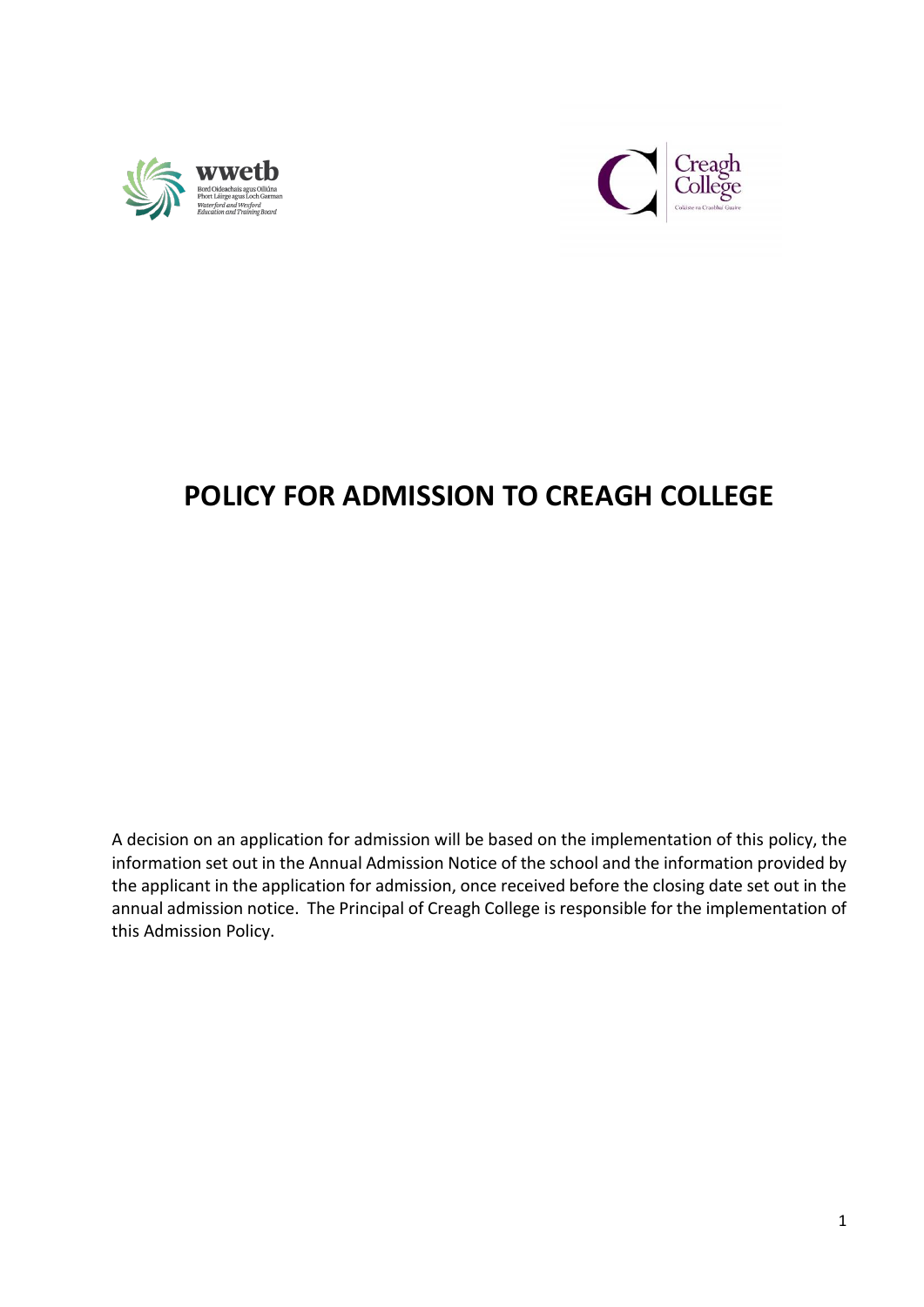## **INTRODUCTION TO CREAGH COLLEGE**

Creagh College is a multi-denominational, co-educational non-designated community college under the patronage of Waterford and Wexford Education and Training Board (WWETB). The school was established in 2011 to address the need for school places for post-primary students in the area. In April 2014, following the completion of a purpose-built public-private partnership building, the school moved to its current permanent 1,000 student facility.

The delivery of a quality education service coupled with a strong emphasis on pastoral care and positive discipline makes Creagh College a school where students can effectively learn, grow, and thrive.

At Creagh College we develop academic excellence by creating an environment where learning is encouraged and fostered. We provide a diverse range of educational experiences that are challenging and fulfilling. Our dedicated and energetic teachers are encouraged to adopt a student-centred approach to education. This ensures that each individual student's needs are catered for. We believe in empowering and equipping students to achieve their full potential. Great emphasis is placed on the social and personal development of students outside of the academic sphere. There is a vast range of after-school activities in which all students are encouraged to participate. The school is committed to the development and care of every person in our school community, where respect for one another is paramount.

Our innovative approach to education, utilising the latest digital technologies, will give our students the best possible preparation for a happy, prosperous, and successful future. At senior cycle, our wide range of LC subjects on offer includes Leaving Certificate Physical Education, and Computer Science.

## **TABLE OF CONTENTS**

### **PART A –** *General Information for All Applicants*

- 1. Glossary of terms
- 2. Admission Statement
- 3. Legal Framework
- 4. General Admission Provisions

### **PART B -** *Information for Specific Categories of Applicants*

- 5. Application to the First-Year Group
- 6. Application to All Year Groups Other Than First-Year
- 7. Application to the Special Class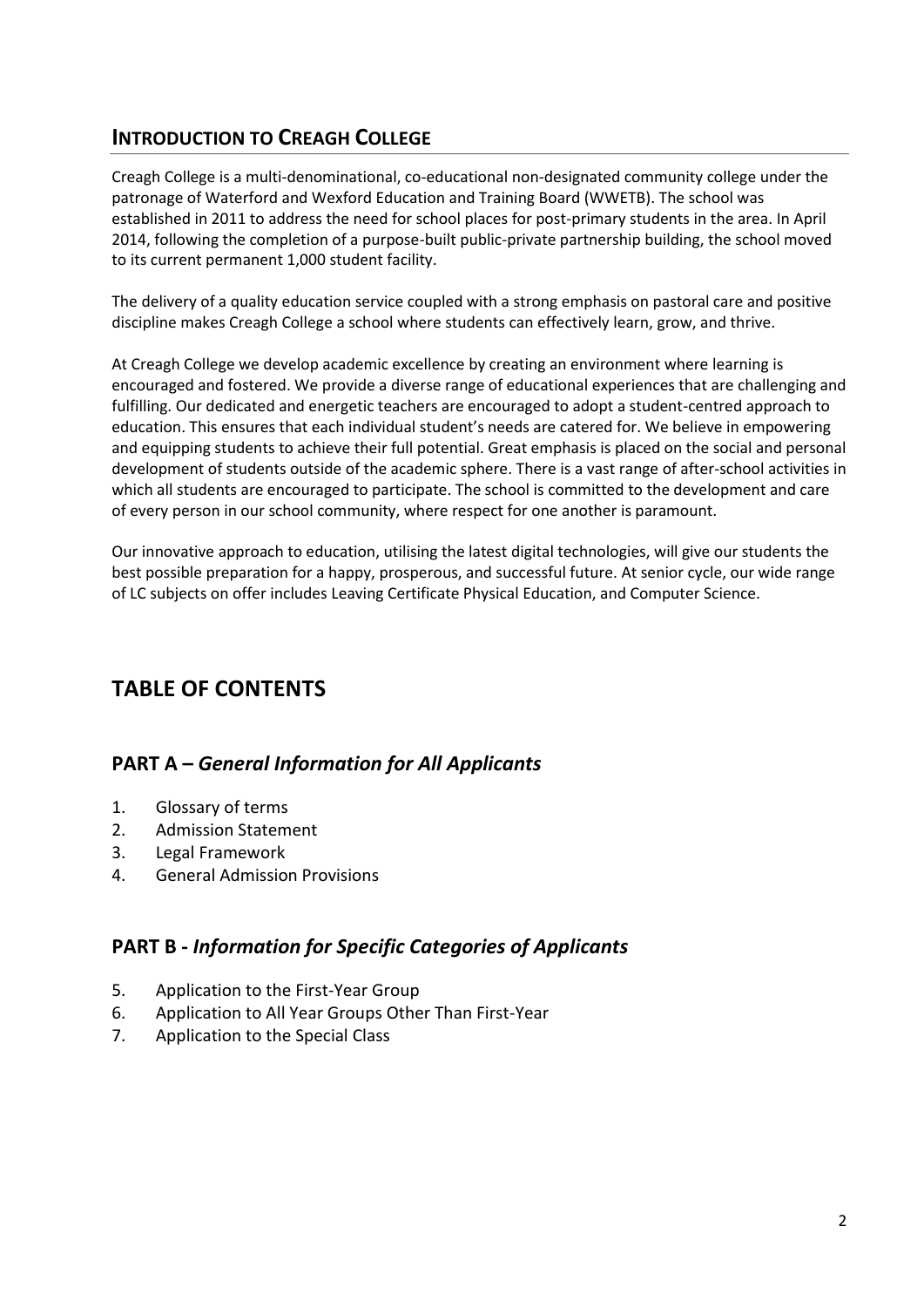# **PART A - General Information for All Applicants**

### **1 GLOSSARY OF TERMS**

'**Applicant'** means the parent / guardian of a student, or, in the case of a student who has reached the age of 18 years, the student, who has made an application for admission to Creagh College.

'**Student'** means the person in respect of whom the application is being made. All uses of the word throughout this Policy therefore imply 'prospective' as part of the interpretation. That is, the use of the word 'student' does not mean that the application for him/her has been accepted such that s/he is regarded as a student of Creagh College by virtue of application alone.

'**Gender'**, in line with the definition of "*the gender ground*" in the Equal Status Act 2000, is such that "*one is male and the other is female*". This does not prejudice any Student who is Intersex or identifies as Androgynous/Androgyne, Bigender, Demigender, Gender Fluid, Genderqueer, Multigender, Neutrois, Nonbinary, Transgender, Transsexual or otherwise.

'**Catchment Area'** refers to the designated residential area for application to Creagh College in respect of the person on whose behalf the application is being made. The catchment area for to Creagh College is defined as: Gorey and its immediate hinterland.

'**Parent'** has the same meaning as in the Education Act 1998 and includes a foster parent and a guardian appointed under the Guardianship of Children Acts, 1964 to 1997.

For the purpose of this policy **'Staff member'** refers to Teachers registered with the Teaching Council and who are currently contracted by WWETB to teach in this school in a PWT/CID/FT capacity, and ancillary staff who are currently (at the time of application), employed on an ongoing and non-temporary basis in Creagh College.

'**Special Class'** means a class that has, with the approval of the Minister of Education and Skills, been established by a school to provide an education exclusively for students with a category or categories of special educational needs specified by the Minister of Education and Skills. Creagh College has a Special Class, established to cater for special educational needs of students with Autism/Autistic Spectrum Disorders.

**'Relevant Report',** as advised by the Department of Education and Skills and the National Council for Special Education (NCSE), means a written report based on an assessment by a relevant professional who makes a recommendation for a Special Class placement in a mainstream school. The relevant professional may include an educational psychologist, psychologist, other relevant health professionals, HSE disability services or HSE multi-disciplinary team staff, in line with guidance issued by the NCSE on this point. The relevant report must state that:

(i) the Student has a diagnosis (in line with the designation of the special class in question); and (ii) the Student has **complex** or **severe** learning needs that **require the support of a special class setting** and the **reasons why this is the case**.

**'First-Year'** means the intake group of students for the most junior class or year in a school.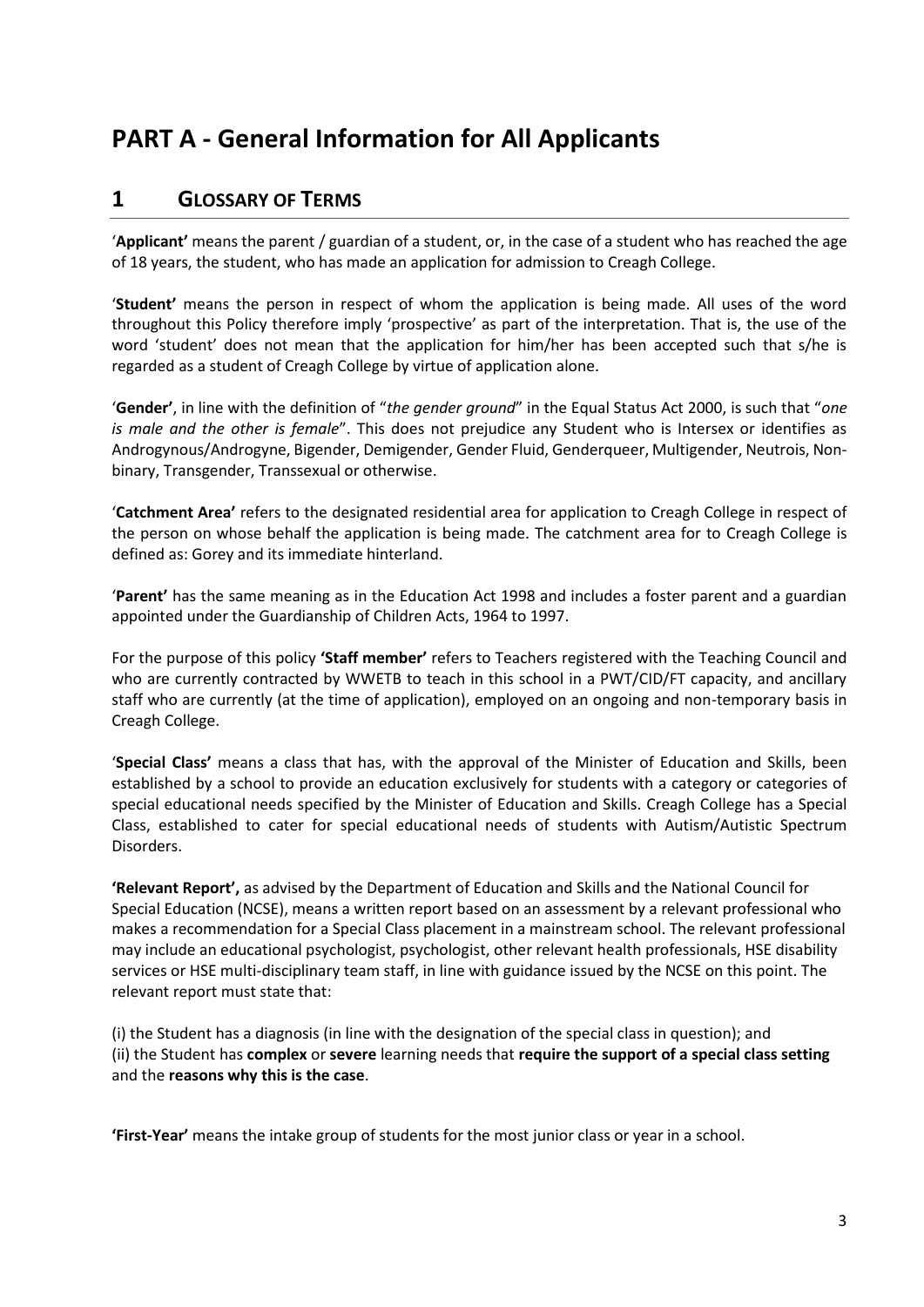## **2 ADMISSION STATEMENT**

ETB schools are state, co-educational, multidenominational schools underpinned by the core values of:

- Excellence in Education;
- Care;
- Equality;
- Community and
- Respect.



As the state provider of education, the ETB sector defines a 'multidenominational' school in the following way:

In ETB schools, all students are given equal opportunities for enrolment in line with the Education (Admissions to School) Act 2018. Once enrolled, our schools strive to provide all students with equal opportunities to engage with the curriculum and school life. In all aspects of school life all members of our school communities are treated equitably regardless of their race, gender, religion/belief, age, family status, civil status, membership of the Traveller community, sexual orientation, ability or socio-economic status.

Our schools provide a safe physical and social environment that reinforces a sense of belonging to the school community and wider society. They strive to enable every student to realise their full potential regardless of any aspect of their identity or background. Our schools promote a fully inclusive education that recognises the plurality of identities, beliefs and values held by students, parents and staff. We prepare open-minded, culturally sensitive and responsible citizens with a strong sense of shared values.

In ETB schools, students of all religions and beliefs are treated equally. The school environment and activities do not privilege any particular group over another whilst at the same time acknowledging and facilitating students of all religions and beliefs.

Creagh College shall not discriminate in its admission of a student based on the following grounds:

- 2.1. Gender of the Student or Applicant. However, where a school admits students of one gender only, it is not discriminatory to refuse to admit Students not of that gender;
- 2.2. Civil status of the student or applicant;
- 2.3. Family status of the student or applicant;
- 2.4. Sexual orientation of the student or applicant;
- 2.5. Religion of the student or applicant;
- 2.6. Disability of the student or applicant;
- 2.7. Race of the student or applicant;
- 2.8. The student's or applicant's membership of the traveller community;
- 2.9. Special educational needs of the student or applicant. However, where the school provides education exclusively for a category or categories of special educational need(s) in a Special Class, it is not discriminatory to refuse to admit to that class a Student who does not have the specified special educational need(s).

Creagh College shall not charge fees or payments or seek contributions as a condition of admission or continued enrolment of a student.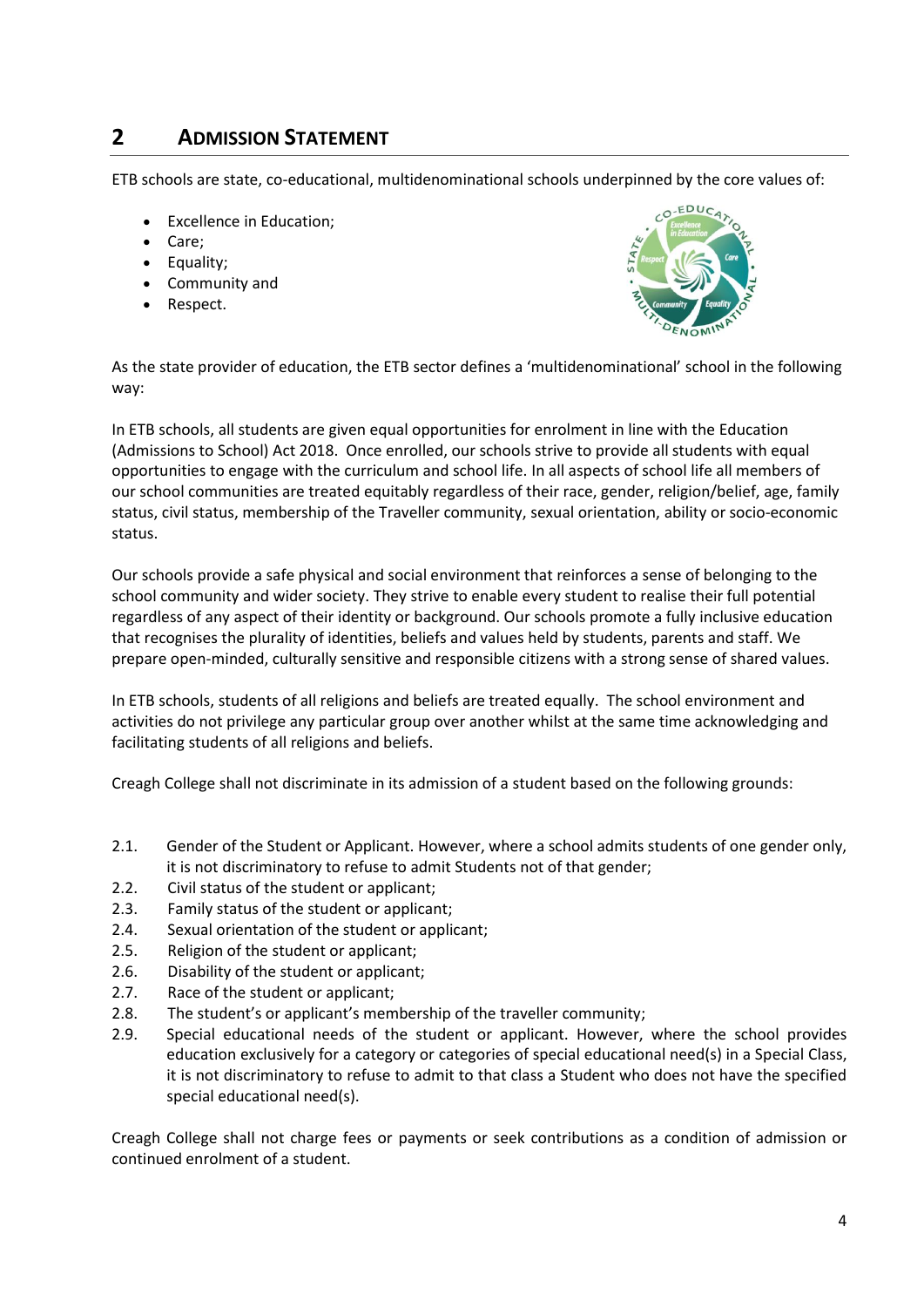## **3 LEGAL FRAMEWORK**

WWETB was established under the Education and Training Board Act 2013 which sets out the functions of all ETBs, including to establish and maintain recognised schools, centres for education and education and training facilities in each ETB's functional area.

The board of management of Creagh College is a committee established under section 44 of the Education and Training Board Act 2013 and also constitutes a board of management within the meaning of the Education Act 1998.

The Education (Admissions to Schools) Act 2018 and the Education (Welfare) Act 2000 place a duty on all recognised schools to prepare and publish an Admission Policy.

The Education Act, 1998 provides for an appeal process in the event of a refusal to enrol. The appeal process is set out in section 5.2 in respect of applications made to the First-Year group and in section 6.2 in respect of applications made to all years other than the First-Year group.

Under Section 15(1) of the Education Act 1998 the board of management has a responsibility to provide, or cause to be provided, an appropriate education for each student at the school and has a duty of care to ensure as far as practicable the health and safety of the students and the staff. Where the admission of an applicant would pose a significant risk to the health and safety of the applicant or the students and staff of the school, or pose a significant risk to the right of other students to an appropriate education then such an application for admission may be refused by the board of management.

It is important to understand that our school does not provide '*religious instruction'* and therefore the legal requirement to advise of the option to opt-out of religious instruction does not arise in this school. It is also important to understand the distinction between *'religious instruction'* and r*eligious education'*:

- *Religious instruction* is a term used in Ireland to indicate instruction in accordance with the rites, practices and teachings of a **particular** religion or denomination for pupils of that religious tradition.
- *Religious education* is open to all pupils regardless of their commitment to any particular religion or worldview. It seeks to contribute to the spiritual and moral development of all students equally.

As ETB schools are 'multi-denominational', Creagh College supports the provision of *religious education*  that caters for all students regardless of their religious or non-religious beliefs.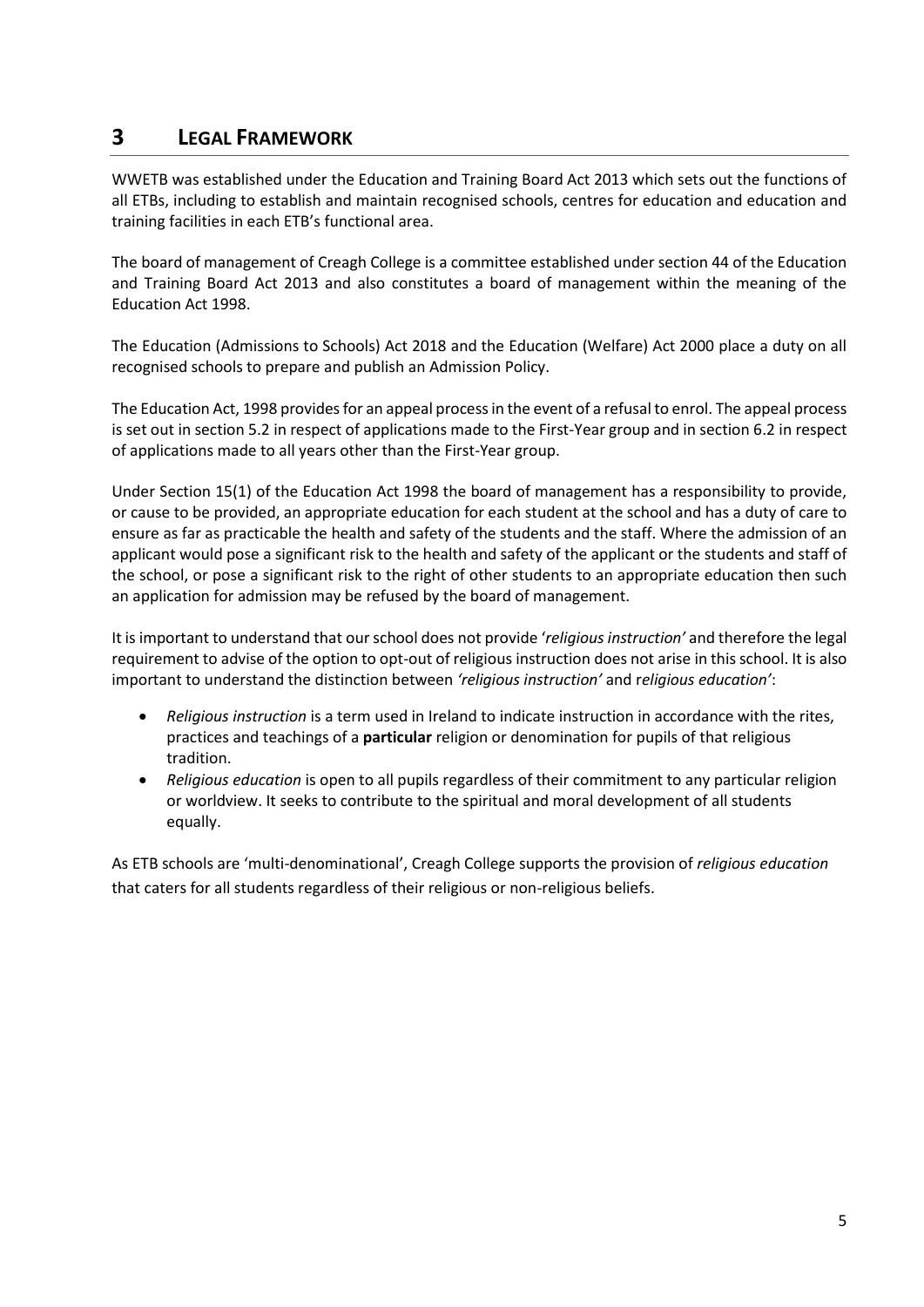## **4 GENERAL ADMISSION PROVISIONS**

A decision on an application for admission shall be based on:

- the implementation of this Admission Policy,
- the annual admission notice of the school, and the
- information provided by the Applicant in the application for admission.

In processing an application Creagh College **shall not consider**:

- 4.1 The payment of fees or contributions to the school;
- 4.2 A student's academic ability, skills or aptitude; unless it is necessary to ascertain whether or not the student has the category of special educational needs concerned for admission to a school approved by the Minister of Education and Skills providing education exclusively to students with a specified category of special educational needs or a special class;
- 4.3 The occupation, financial status, academic ability, skills or aptitude of a student's parent(s);
- 4.4 A requirement that a student or his or her parent(s), attend an interview, open day or other meeting as a condition of admission;
- 4.5 A student's connection to the school due to a member of his or her family attending or having previously attended the school, unless the connection is a sibling of the student concerned currently attending, or having attended, the school.
- 4.6 The date and time on which an application for admission was received by the school as long as it is received during the period specified for receiving applications set out in the annual admissions notice.

**Creagh College will consider** the offer of a place to every student seeking admission to the school, **unless one of the following applies**:

- 4.7 The Parent fails to confirm in writing that s/he accepts the Student Code of Positive Behaviour and he/she shall make all reasonable efforts to ensure compliance with such code by the student;
- 4.8 The student seeking admission to a Special Class in the school does not have the category of special educational needs specified by the Minister of Education and Skills in respect of that class.
- 4.9 Where the admission of an applicant would pose a significant risk to the health and safety of the applicant or the students and staff of the school, or pose a significant risk to the right of other students to an appropriate education then such an application for admission may be refused by the board of management.
- 4.10 Where the student is not eligible to be admitted as a recognised pupil in accordance with the Rules and Programme for Secondary Schools.

Where Creagh College considers an application, each student shall receive a place, unless the school is oversubscribed, in which case, selection criteria will be applied to each application.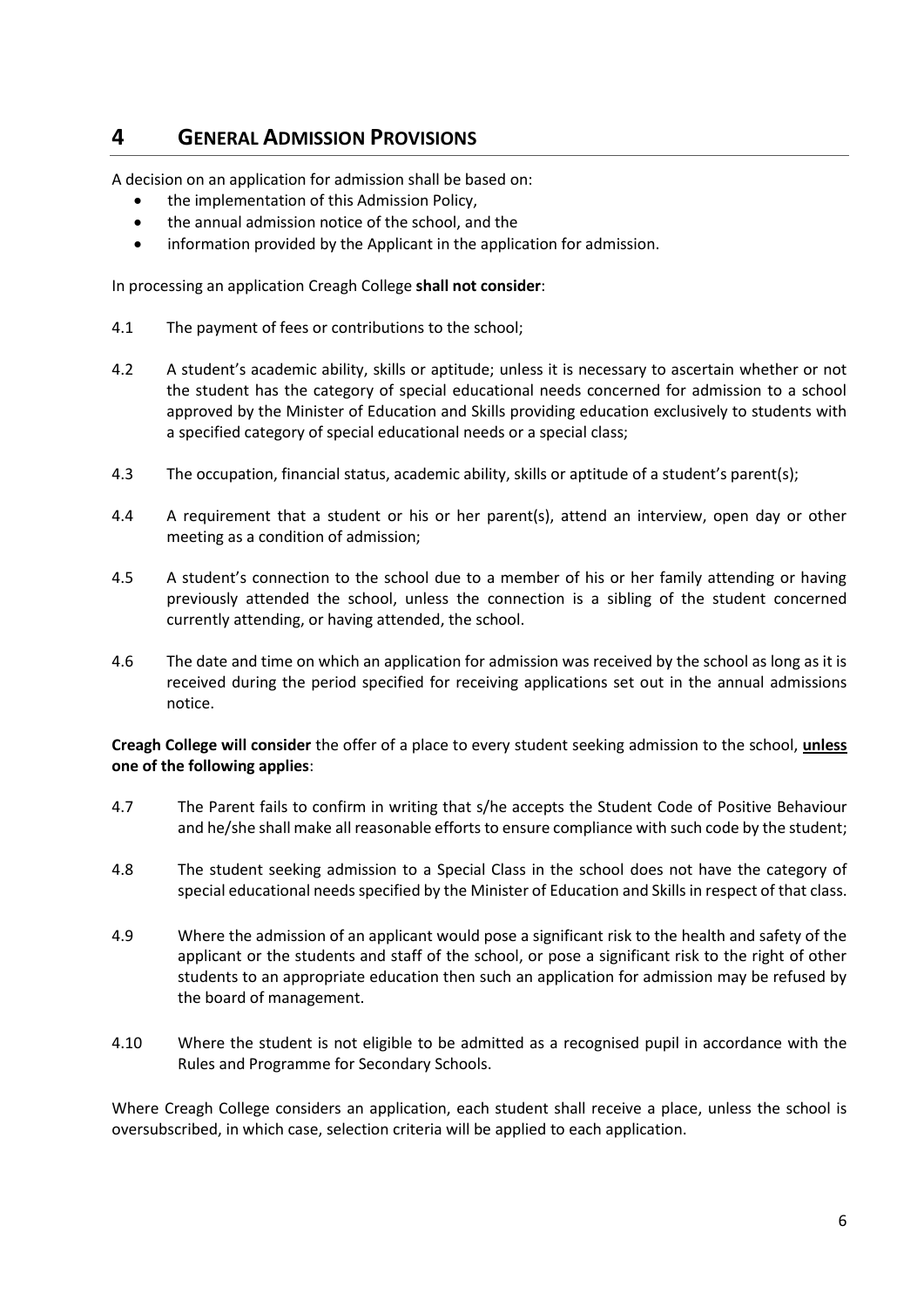Section 5 of this policy addresses the selection criteria and other matters related to the admission provisions for the first-year group.

Section 6 of this policy addresses the selection criteria and other matters related to the admission provisions for all year groups other than first-year.

Section 7 of this policy addresses the selection criteria and other matters related to the admission provisions for the special class(es).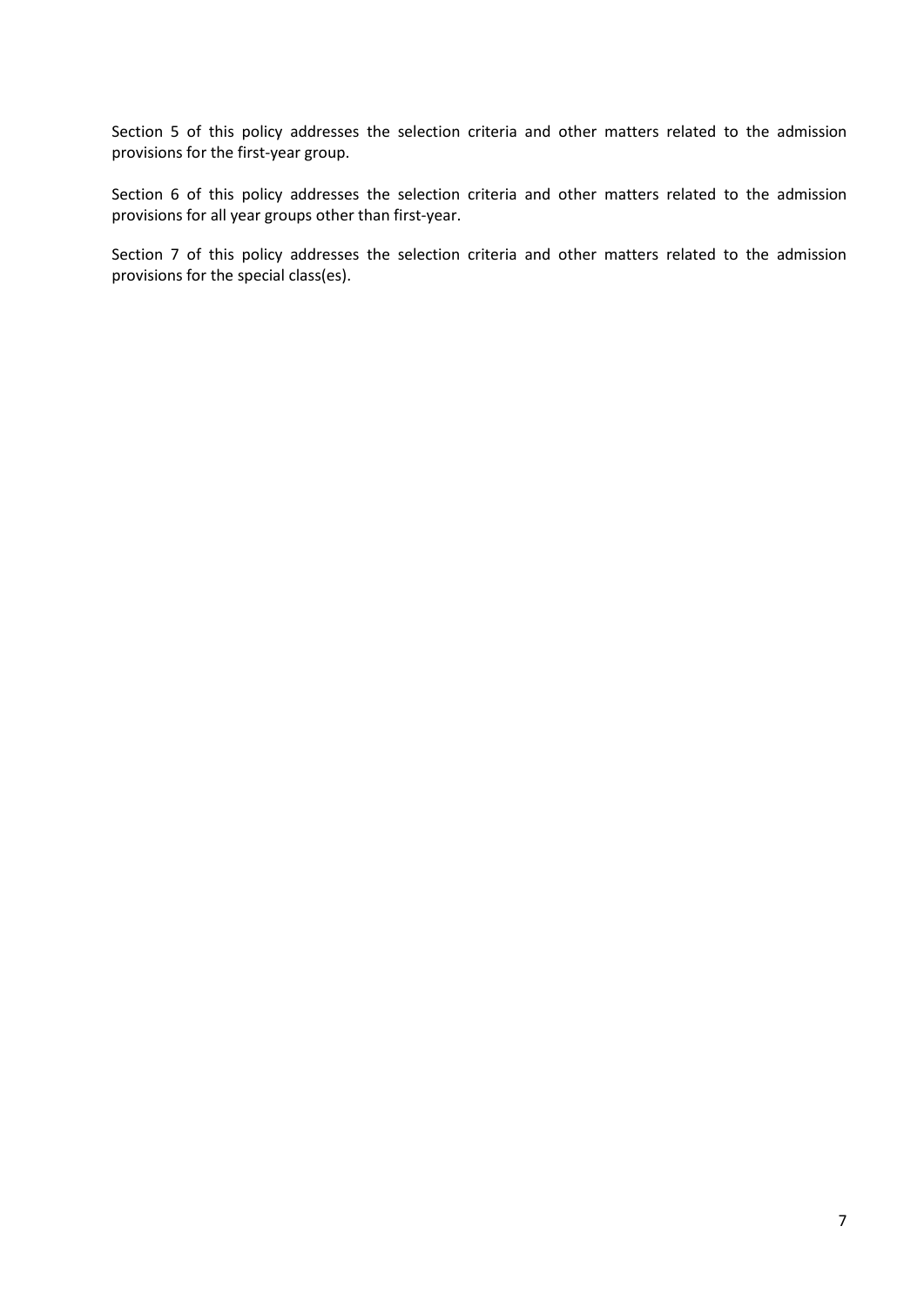# **PART B -** *Information for Specific Categories of Applicants*

### **5 APPLICATION TO THE FIRST-YEAR GROUP**

#### **5.1 Admission Provisions (First-Year group)**

- 5.1.1. Oversubscription
- 5.1.2. Selection criteria in order of priority
- 5.1.3. Selection process
- 5.1.4. Late Applications
- 5.1.5. Second/third-round offers of a place
- 5.1.6. Acceptance of a place
- 5.1.7. Refusal
- 5.1.8. Withdrawal of an offer

#### **5.2 Appeals**

5.2.1. Appeal where refusal was due to oversubscription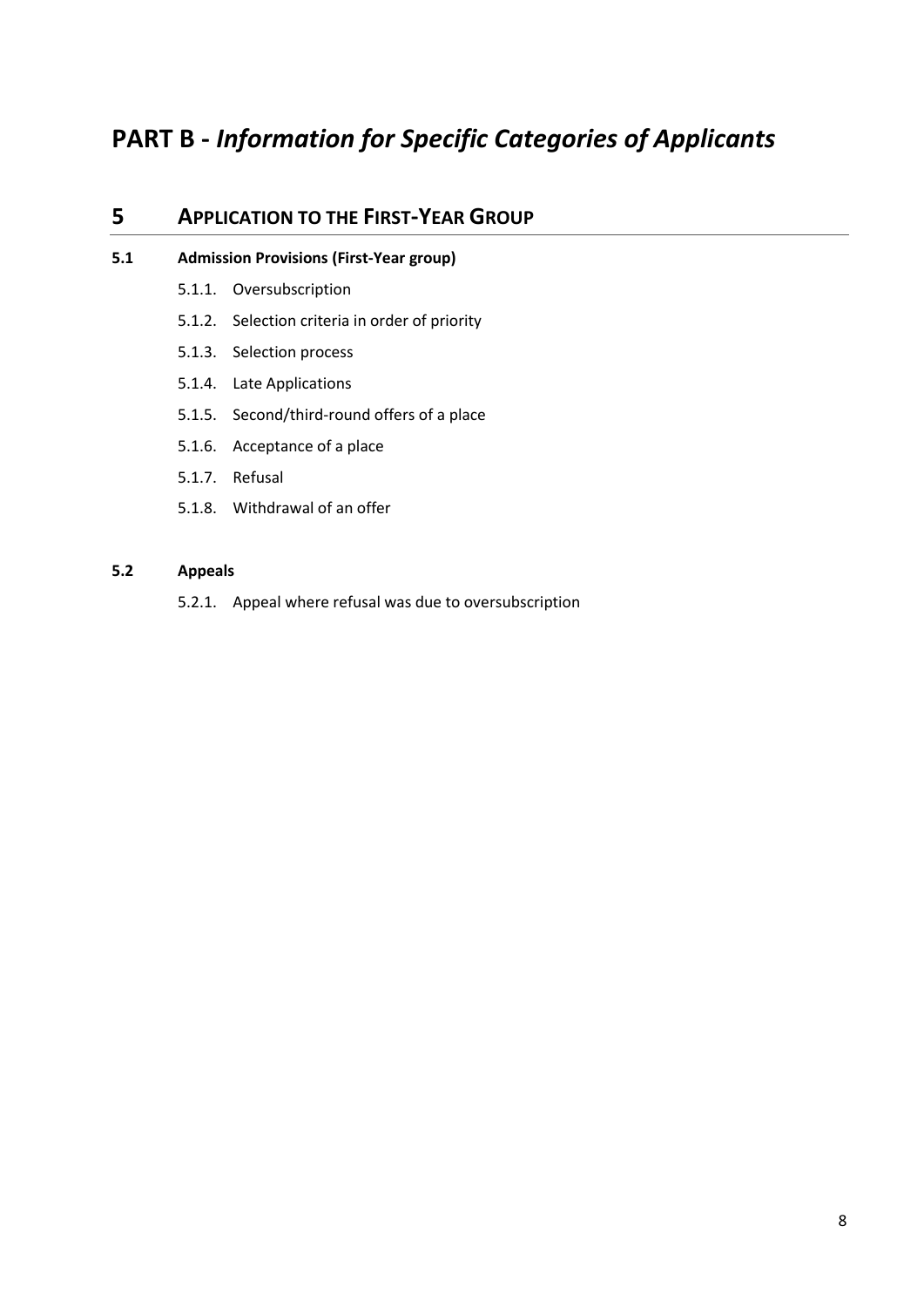# **5.1 ADMISSIONS PROVISIONS (FIRST YEAR GROUP)**

Where Creagh College is not oversubscribed, all students will be offered a school place, subject to sections 4.7, 4.8, 4.9 and 4.10.

A student applying for the first year group but seeking admission to the Special Class should see section 7 of this Admissions Policy. If the Student is also applying for a place in the mainstream First-Year Group in the event of an unsuccessful application to the Special Class, this section 5 is also applicable.

For clarity, it is possible to seek admission to both the Special Class and the mainstream First-Year group and be offered a place in both the Special Class and the mainstream First-Year Group or the mainstream First-Year group only. It is not possible to be offered a place in the Special Class only.

#### **5.1.1 Oversubscription**

When the number of applications exceeds the number of places available, the published selection criteria as set out at section 5.1.2 below will apply and a waiting list shall be compiled which shall remain valid for the school year in respect of which the applications are made. Where Creagh College is in a position to offer further school places that become available for and during that school year, places will be offered in accordance with the order of priority in which students have been placed on the waiting list.

For the avoidance of doubt, if a Student does not receive a place in the school for a given academic year, but s/he wishes to be considered for admission to the same year group in the following academic year, a new application must be made on behalf of that Student during the dates specified by the school as being the period when it will accept applications to all year groups other than First-Year.

Where an application is made on behalf of a Student for both the Special Class and a mainstream year group, and his/her application for one but not both is successful, s/he will remain in the same position on the waiting list for the group to which s/he was not successful, regardless of whether the Applicant accepts the place in the group to which the Student was successful.

Where the school is oversubscribed, any selection criteria that are not included in this Admission Policy shall not be considered in determining whether or not a student is admitted to the school.

#### **5.1.2 Selection criteria in order of priority**

Creagh College will apply the following criteria for admission to the first-year group:

- 5.1.2.1 If the student has a sibling(s) currently enrolled in the school;
- 5.1.2.2 If the student has siblings who were previously enrolled in the school;
- 5.1.2.3 If the student is the son/daughter of a staff member employed at Creagh College;
- 5.1.2.4 If the student resides in the catchment area;

See section 7 for selection criteria applicable to admission to the Special Class

#### **5.1.3 Selection process**

Creagh College will apply the selection process as follows:

Applications are considered against the published selection criteria. Places will be offered in the first instance to those who meet the first criterion. Subsequently, where the school still has places available, the remaining applicants are considered in light of the second criterion and those applicants who meet this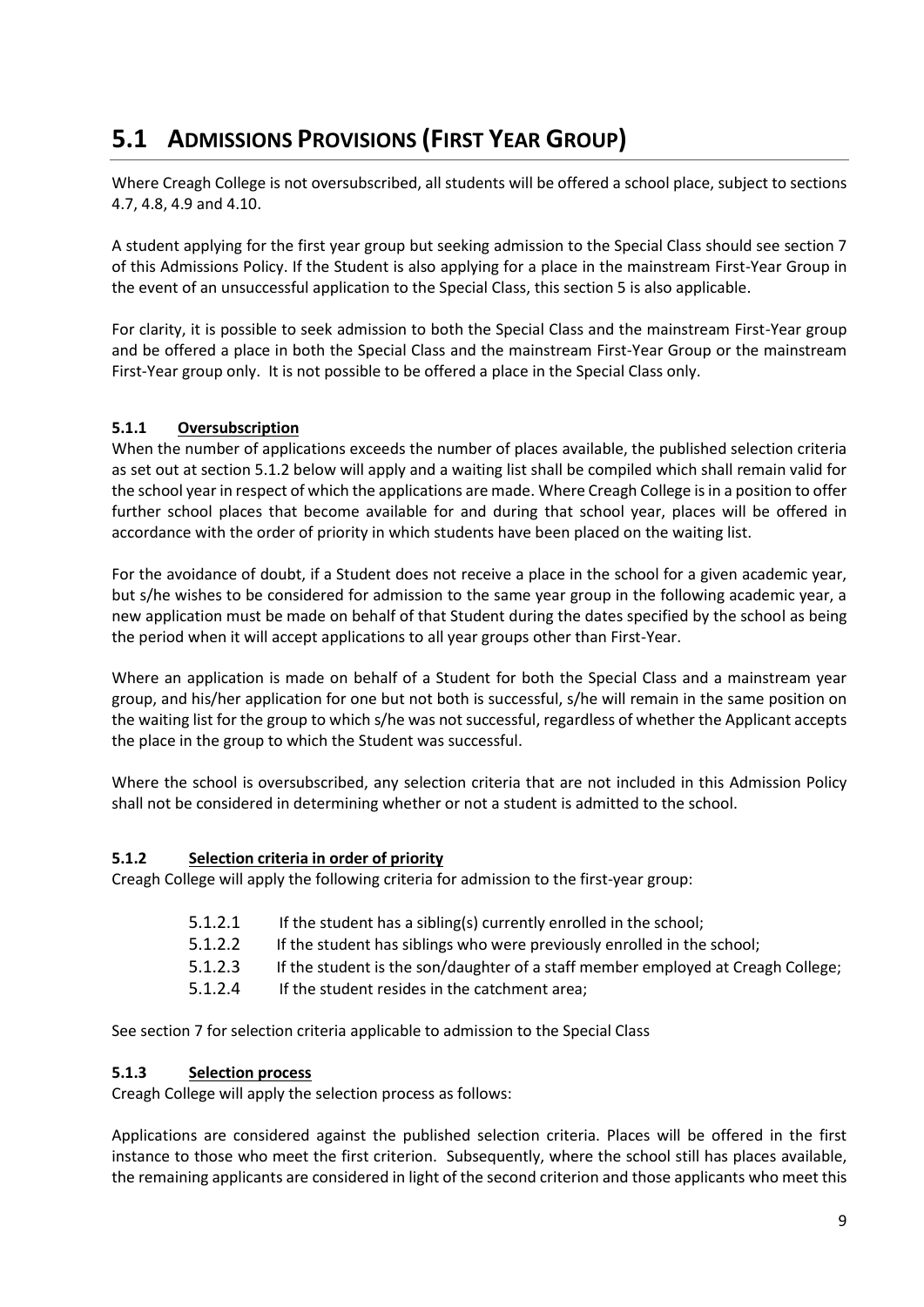criterion will be offered a place within the school. This process is continuously carried out until all available places have been offered and accepted.

Where two or more applications are tied in the foregoing selection process, Creagh College will apply a random lottery to assign any available places in the school, or on the waiting list, to those applications.

N.B. The number of places available in a year group is subject to reduction in the event that a placement(s) in the Special Class is/are given to Student(s) from that year group, *i.e.* the selection process for the Special Class will be completed before the selection process for the mainstream year group and the number of Students who are offered a place in the Special Class will be the number by which the places in the relevant mainstream year group(s) are reduced<sup>1</sup>.

#### **5.1.4 Late applications**

An application received by Creagh College after the closing date published by Creagh College, and set out in the Admission Notice, is considered a late application for the purposes of this Admission Policy. Where Creagh College is oversubscribed and receives a late application for admission, that application will receive a place on the waiting list beneath applicants whose applications were received by Creagh College before the closing date for applications. Such late applications will be placed on the waiting list in accordance with the date and time they were received by the school subject to sections 4.7, 4.8, 4.9 and 4.10.

Where Creagh College is not oversubscribed and it receives a late application, the Student seeking admission will receive an offer of a place within Creagh College, subject to sections 4.7, 4.8, 4.9 and 4.10, and the same process as applies to Applicants whose applications were received before the closing date will be operated *i.e.* an Acceptance Form will be issued to the Applicant for completion and return to the school within 2 weeks of issue*.*

#### **5.1.5 Second/third-round offers of a place**

Where a Student is in receipt of an offer of a place within Creagh College but does not accept the offer, or fails to accept within the specified time period, or the school withdraws the offer in line with the relevant provisions of this Policy, the place will be offered to the next Student on the waiting list in a second-round of offers. This process will continue throughout third and fourth rounds *etc.* until all places within the school have been filled.

#### **5.1.6 Acceptance of a place**

If the Student in respect of whom the application is made is offered a place, the Applicant will be issued with an Acceptance Form by the school.

The Applicant shall indicate acceptance of an offer by fully completing and returning the Acceptance Form by the date set out in the School's Admission Notice, or within 2 weeks of issuing by the school if it is a late application or if it is a second/third-round offer. This includes indicating whether or not s/he has applied for and is awaiting confirmation of an offer of admission from another school.

 $1$  This approach is based on section 2 of the Education for Persons with Special Educational Needs (EPSEN) Act 2004, which requires that: "*A child with special educational needs shall be educated in an inclusive environment with children who do not have such needs unless the nature or degree of those needs of the child is such that to do so would be inconsistent with the best interests of the child as determined in accordance with any assessment carried out …. or the effective provision of education for children with whom the child is to be educated*."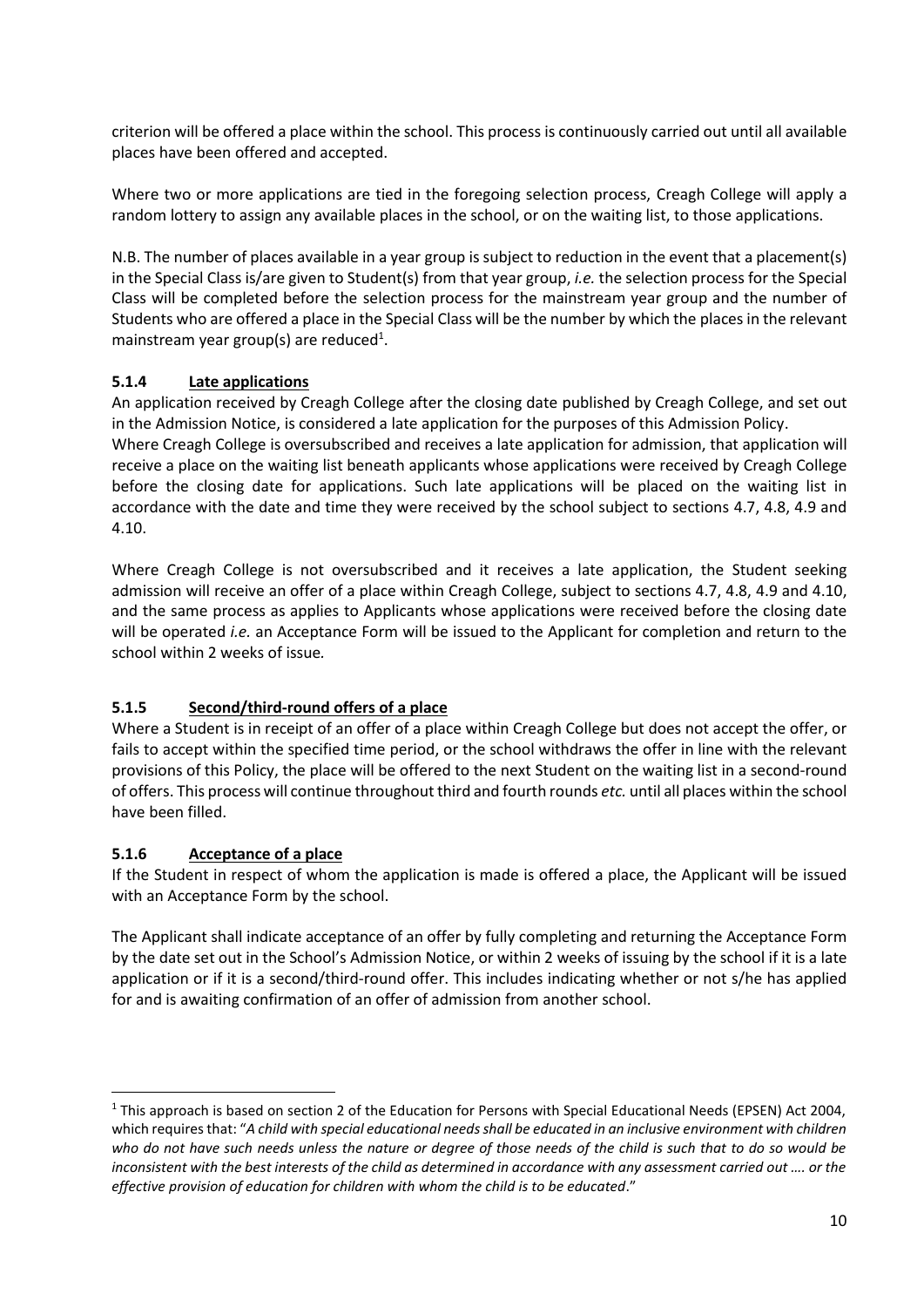Failure to fully complete and return the Acceptance Form to the school by the date set out in the School Admission Notice, or within 2 weeks of issuing by the school if it is a late application or if it is a second/thirdround offer, may result in withdrawal of an offer, in line with the grounds for refusal as set out below.

#### **5.1.7 Refusal**

Where a Student in respect of whom an application is being sought has not been offered a school place, the Applicant will be provided in writing with:

- 5.1.7.1. The reasons that the Student was not a offered a place in Creagh College.
- 5.1.7.2. Details of the Student's ranking against the published selection criteria, if the year group to which the Applicant is applying is oversubscribed.
- 5.1.7.3. Details of the Student's place on the waiting list, if applicable, and
- 5.1.7.4. Details of the Applicant's right to appeal the decision.

#### **5.1.8 Withdrawal of an offer**

An offer of admission may be withdrawn where:

- 5.1.8.5. The information contained in the application is false or misleading in a material respect, or
- 5.1.8.6. The Applicant fails to confirm acceptance of an offer of admission on or before the date set out in the annual Admission Notice of the school for the academic year for which s/he is applying, or in the case of a late application, or second/third-round offer, within 2 weeks, or
- 5.1.8.7. An Applicant has not indicated:
	- (i) whether or not s/he has applied for and is awaiting confirmation of an offer from another school(s) and if so, the details of the school(s); and
	- (ii) whether or not or s/he has accepted an offer of admission from another school(s) and if so, the details of the offer(s).

If an offer of a place is withdrawn by the school, the Student on whose behalf the application was made shall lose his/her place on the admission list or waiting list for that academic year and any subsequent applications for the same academic year on behalf of that Student shall be treated as a late application in line with section 5.1.4 above.

#### **5.1.9 Appeals**

For information relating to an Applicant's right to appeal a decision of Creagh College regarding admission to the First-Year group, see section 5.2.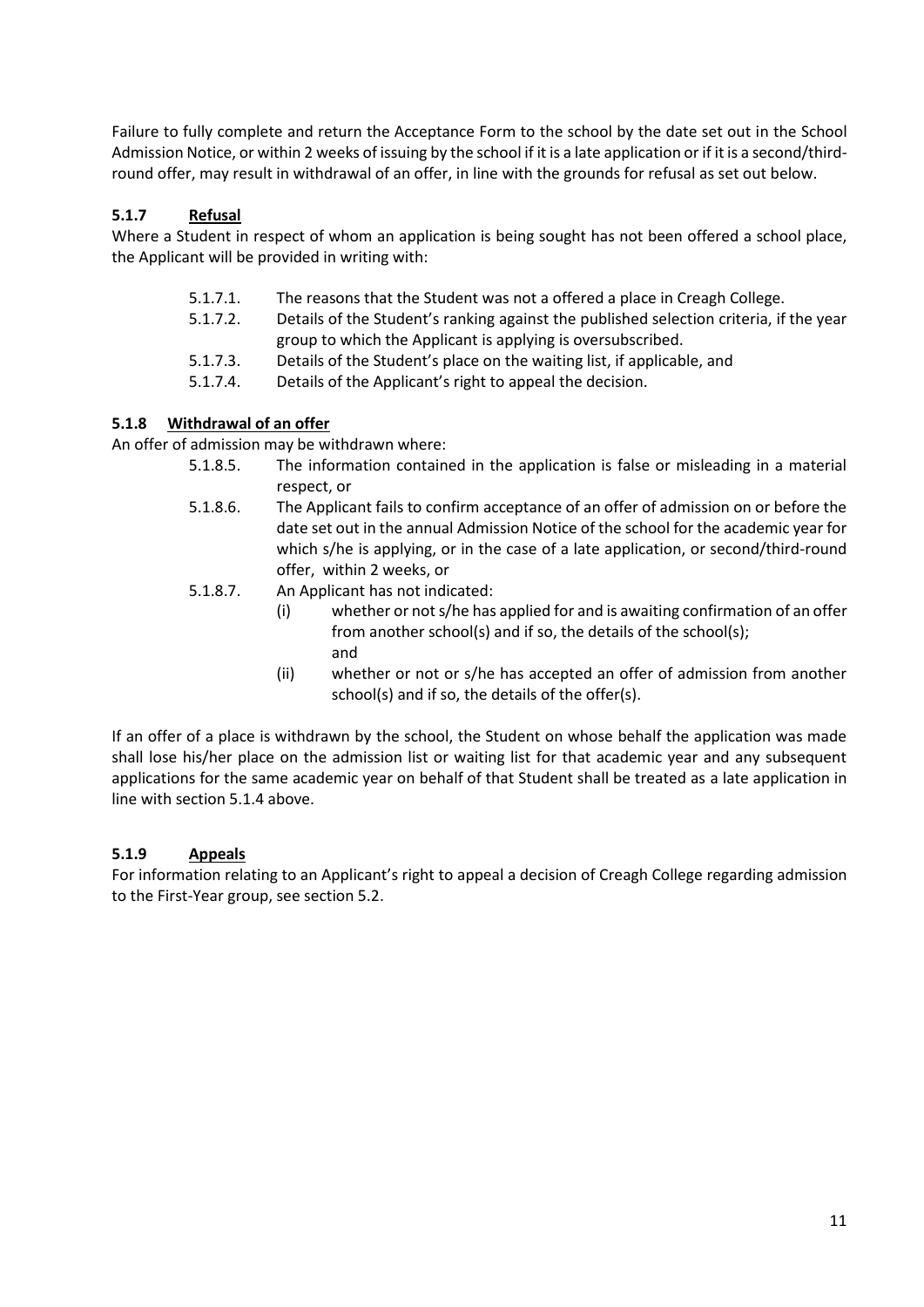## **5.2. APPEALS (FIRST YEAR GROUP)**

#### **5.2.1 Appeal where refusal was due to oversubscription:**

An Applicant who was refused admission because the school is oversubscribed and who wishes to appeal this decision must submit his/her appeal in writing, via a Section 29 Appeal Application Form, available from the school office and on the school's website, for it to be reviewed by the board of management of Creagh College at Carnew Road, Gorey, Co. Wexford, Y25 V6Y9, Tel: 0539484035, Email: [creaghcollege@wwetb.ie](mailto:creaghcollege@wwetb.ie) . Such an appeal must be brought within fourteen calendar days of receipt by the Applicant of the school's decision to refuse to admit. However, if a different time period for the bringing of such an appeal is specified by the Minister for Education and Skills after the publication of this Policy, same shall apply instead.

If an Applicant is not satisfied with the decision of the board of management, or the board of management is not in a position to review the decision to refuse admission, the Applicant may apply to bring an appeal to an appeals committee established by the Minister for Education and Skills under section 29A of the Education Act 1998.

#### **5.2.2 Appeal where refusal was for a reason other than oversubscription:**

An Applicant who was refused admission to Creagh College for a reason other than the school being oversubscribed and who wishes to appeal this decision may choose to put his/her appeal in writing, via a Section 29 Appeal Application Form, available from the school office and on the school's website, for it to be reviewed by the board of management of Creagh College. Such an appeal must be brought within fourteen calendar days of receipt by the Applicant of the school's decision to refuse to admit. However, if a different time period for the bringing of such an appeal is specified by the Minister for Education and Skills after the publication of this policy, same shall apply instead.

Alternatively, s/he may choose to apply to bring an appeal to an appeals committee established by the Minister for Education and Skills under section 29A of the Education Act 1998.

If an Applicant who chooses to appeal to the board of management is not satisfied with the decision of the board of management, the Applicant may also apply to bring an appeal to an appeals committee established by the Minister for Education and Skills under section 29A of the Education Act 1998.

#### **5.2.3 Basis for appeal:**

As required by section 29C(2) of the Education Act 1998, an application to appeal must be based on the implementation of this Admission Policy, the content of the school's Admission Notice and also set out the grounds of the request to appeal the decision.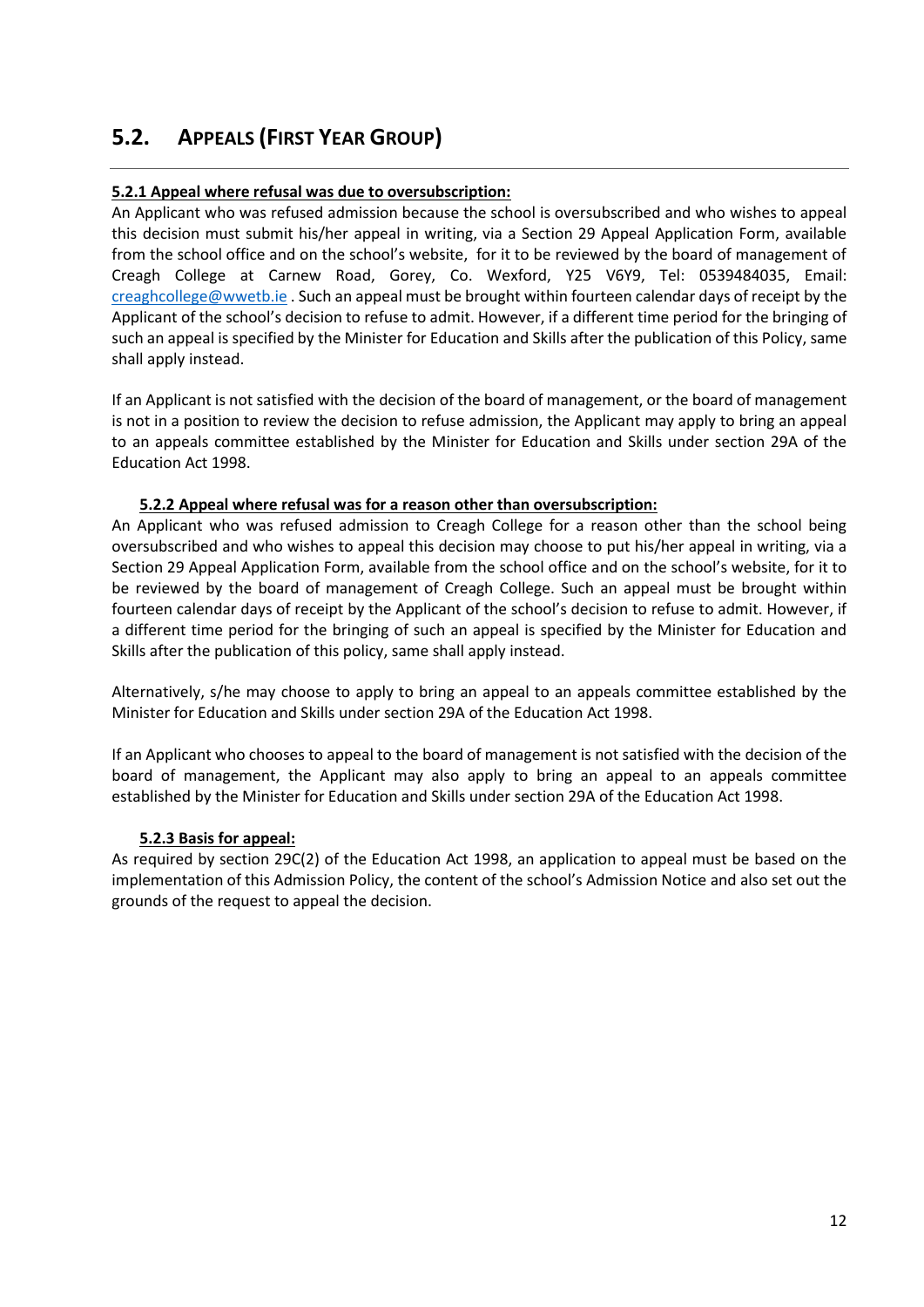### **6 APPLICATION TO ALL YEAR GROUPS OTHER THAN FIRST-YEAR**

#### **6.1 Admission Provisions (other than First-Year)**

- 6.1.1. Oversubscription
- 6.1.2. Selection criteria in order of priority
- 6.1.3. Selection process
- 6.1.4. Late Applications
- 6.1.5. Second/third-round offers of a place
- 6.1.6. Acceptance of a place
- 6.1.7. Refusal
- 6.1.8. Withdrawal of an offer

#### 6.2 **Appeals**

- 6.2.1 Appeal where refusal was due to oversubscription
- 6.2.2 Appeal where refusal was for a reason other than oversubscription
- 6.2.3 Basis for appeal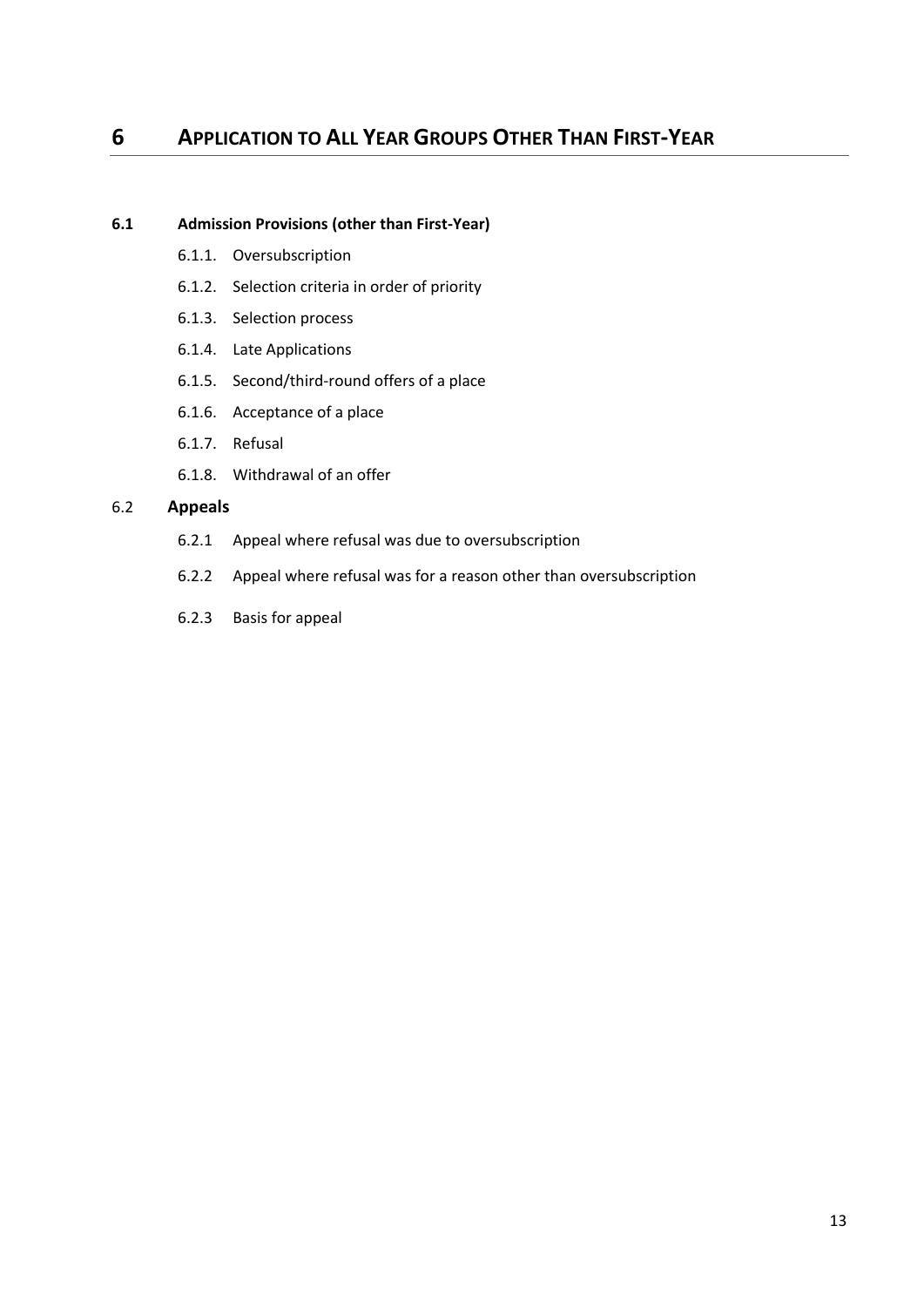## **6.1 ADMISSION PROVISIONS (OTHER THAN FIRST-YEAR)**

Where Creagh College is not oversubscribed, all Students will be offered a school place, subject to sections 4.7, and 4.8, 4.9 and 4.10.

A Student applying for admission to a year-group other than First-Year but seeking admission to the Special Class should see section 7 of this Admission Policy. If the Student is also applying for a place in the mainstream year group other than First-Year in the event of an unsuccessful application to the Special Class, this section 6 is also applicable.

For clarity, it is possible to seek admission to both the Special Class and the mainstream Year group and be offered a place in both the Special Class and the mainstream Year Group or the mainstream Year group only. It is not possible to be offered a place in the Special Class only.

#### **6.1.1 Oversubscription**

When the number of applications exceeds the number of places available, the published selection criteria as set out at section 6.1.2 below will apply and a waiting list shall be compiled which shall remain valid only for the school year in respect of which the applications are made. Where Creagh College is in a position to offer further school places that become available for and during that academic year, places will be offered in accordance with the order of priority in which Students have been placed on the waiting list.

For the avoidance of doubt, if a Student does not receive a place in the school for a given academic year, but s/he wishes to be considered for admission to the same year group in the following academic year, a new application must be made on behalf of that Student during the dates specified by the school as being the period when it will accept applications to all years other than the First Year Group.

Where an application is made on behalf of a Student for both the Special Class and a mainstream year group, and his/her application for one but not both is successful, s/he will remain in the same position on the waiting list for the group to which s/he was not successful, regardless of whether the Applicant accepts the place in the group to which the Student was successful.

Where the school is oversubscribed, any selection criteria that are not included in this Admission Policy shall not be considered in determining whether or not a Student is admitted to the school.

Where the Transition Year Programme and/or Leaving Certificate Applied Programme is/are oversubscribed, a Student applying for admission to such programm(es) in the relevant year group, will, subject to this policy, be placed on the appropriate waiting list already compiled (annually) by the school, which list will contain the names of students enrolled in the school who have been placed on an internal waiting list for these programm(es).

#### **6.1.2 Selection criteria in order of priority**

Creagh College will apply the following criteria for admission to a year-group other than First-Year:

- 6.1.2.1 If the student has a sibling(s) currently enrolled in the school;
- 6.1.2.2 If the student has siblings who were previously enrolled in the school;
- 6.1.2.3 If the student is the son/daughter of a staff member employed at Creagh College;
- 6.1.2.4 If the student resides in the catchment area;

See section 7 for selection criteria applicable to admission to the Special Class.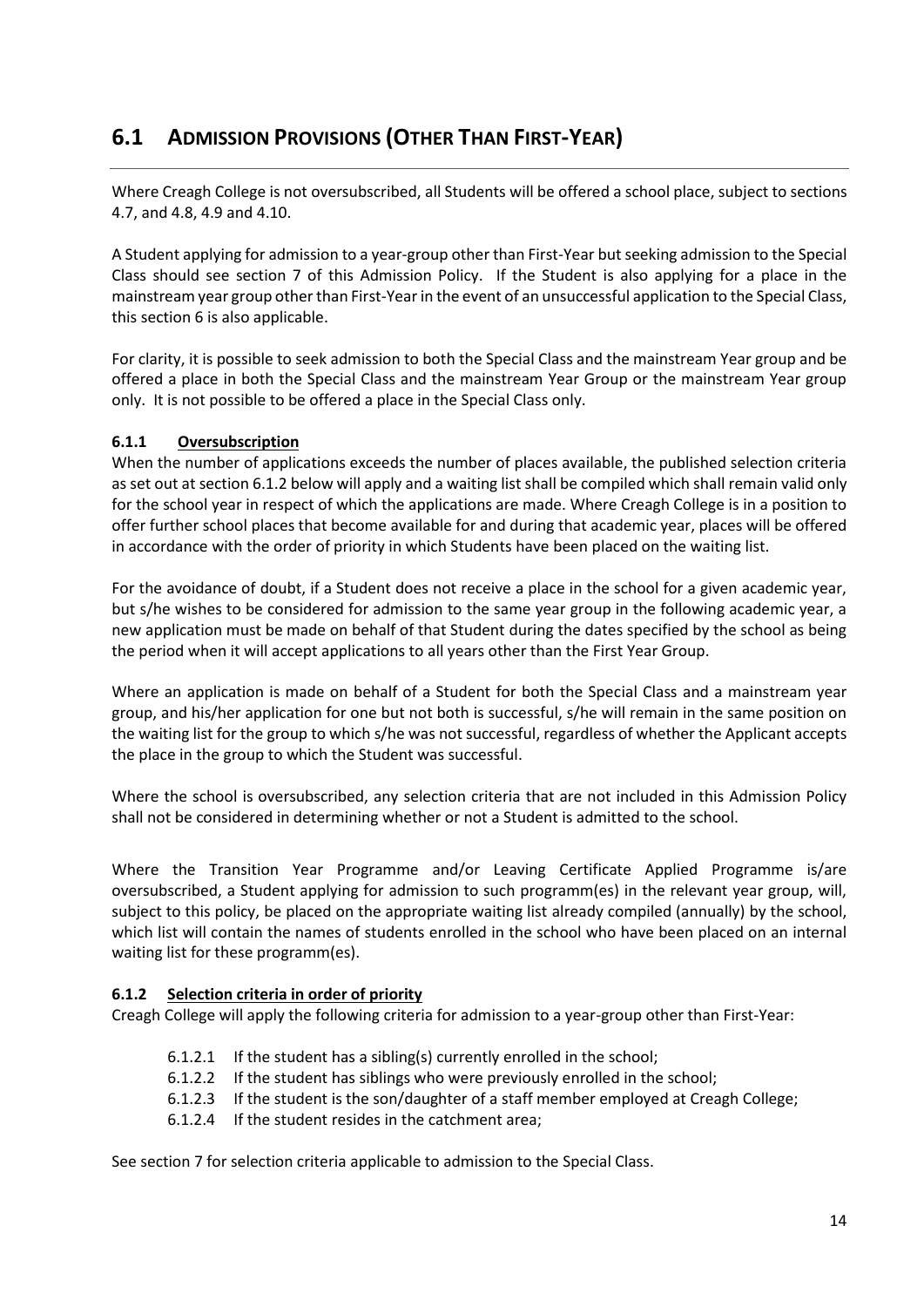Any selection criteria that are not included in this Admission Policy shall not be considered in determining whether or not an Applicant is admitted.

#### **6.1.3 Selection process**

Creagh College will apply the selection process as follows:

Applications are considered against the published selection criteria. Places will be offered in the first instance to those who meet the first criterion. Subsequently, where the school still has places available, the remaining Applicants are considered in light of the second criterion and those Applicants who meet this criterion will be offered a place within the school. This process is continuously carried out until all available places have been offered and accepted.

Where two or more applications are tied in the foregoing selection process, Creagh College will apply a random lottery to assign any available places in the school, or on the waiting list, to those applications.

N.B. The number of places available in a year group is subject to reduction in the event that a placement(s) in the Special Class is/are given to Student(s) from that year group, *i.e.* the selection process for the Special Class will be completed before the selection process for the mainstream year group and the number of Students who are offered a place in the Special Class will be the number by which the places in the relevant mainstream year group(s) are reduced<sup>2</sup>.

#### **6.1.4 Late applications:**

An application received by Creagh College after the closing date published by Creagh College, and set out in the Admission Notice, is considered a late application for the purposes of this Admission Policy.

Where Creagh College is oversubscribed and receives a late application for admission, that application will receive a place on the waiting list beneath Applicants whose applications were received by the school before the closing date for applications. Such late applications will be placed on the waiting list in accordance with the date and time they were received by the school subject to sections 4.7, 4.8, 4.9 and 4.10.

Where Creagh College is not oversubscribed and it receives a late application, the Student seeking admission will receive an offer of a place within Creagh College subject to sections 4.7, 4.8, 4.9 and 4.10. and the same process as applies to Applicants whose applications were received before the closing date will be applied *i.e.* an Acceptance Form will be issued to the Applicant for completion and return to the school within 2 weeks of issue*.*

N.B. The number of places available in a year group is subject to reduction in the event that a placement(s) in the Special Class is/are given to Student(s) from that year group, *i.e.* the selection process for the Special Class will be completed before the selection process for the mainstream year group and the number of Students who are offered a place in the Special Class will be the number by which the places in the relevant mainstream year group(s) are reduced<sup>3</sup>.

<sup>&</sup>lt;sup>2</sup> This approach is based on section 2 of the Education for Persons with Special Educational Needs (EPSEN) Act 2004, which requires that: "*A child with special educational needs shall be educated in an inclusive environment with children who do not have such needs unless the nature or degree of those needs of the child is such that to do so would be inconsistent with the best interests of the child as determined in accordance with any assessment carried out …. or the effective provision of education for children with whom the child is to be educated*."

<sup>&</sup>lt;sup>3</sup> This approach is based on section 2 of the Education for Persons with Special Educational Needs (EPSEN) Act 2004, which requires that: "*A child with special educational needs shall be educated in an inclusive*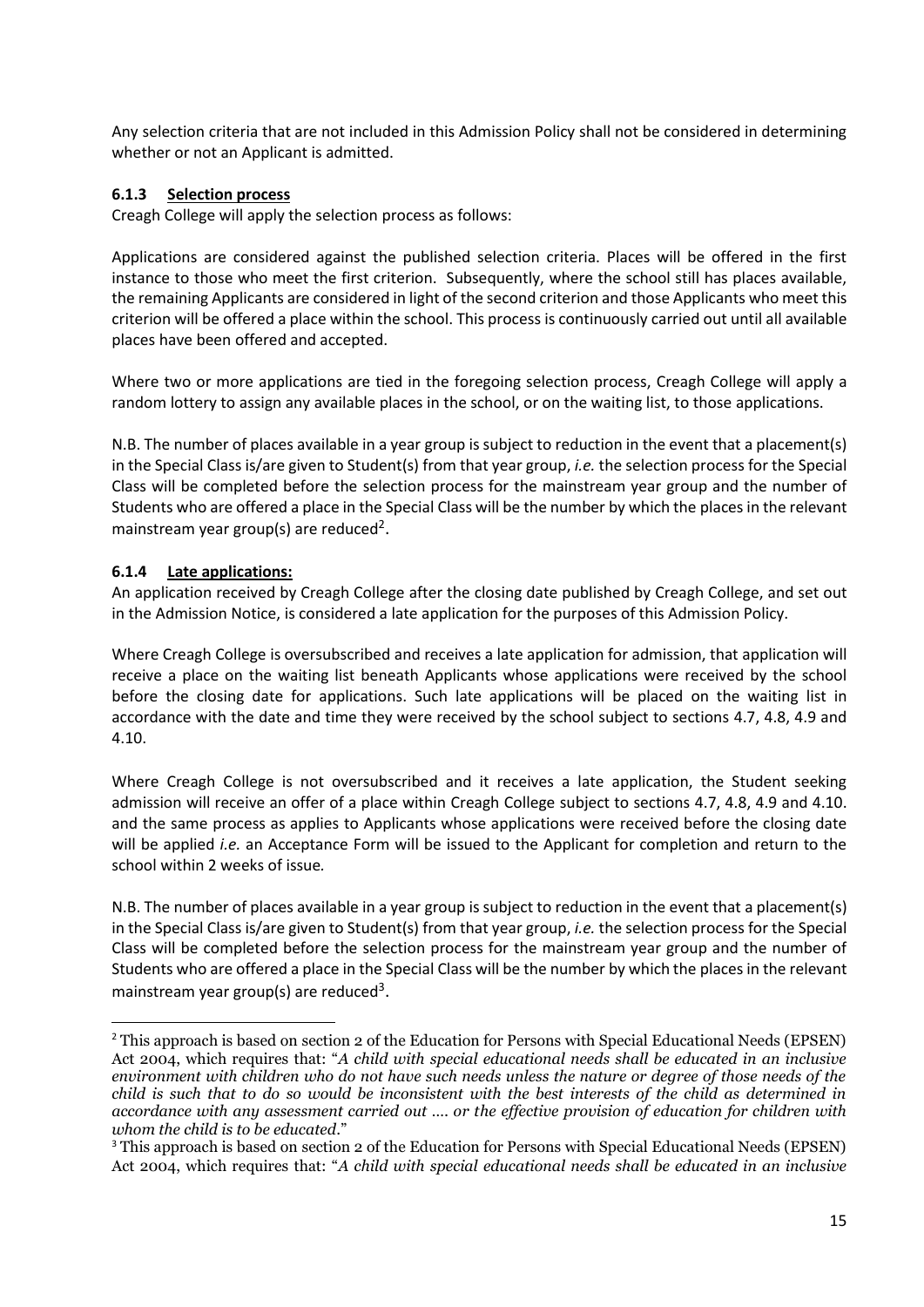#### **6.1.5 Second/third-round offers of a place**

Where a Student is in receipt of an offer of a place within Creagh College but does not accept the offer, or the school withdraws the offer in line with the relevant provisions of this Policy, the place will be offered to the next Student on the waiting list in a second-round of offers. This process will continue throughout third and fourth rounds *etc.* until all places within the school have been filled.

#### **6.1.6 Acceptance of a place:**

If the Student in respect of whom the application is made is offered a place, the Applicant will be issued with an Acceptance Form by the school.

The Applicant shall indicate acceptance of an offer by fully completing and returning the Acceptance Form by the date set out in the School Admission Notice, or within 2 weeks of issuing by the school if it is a late application or if it is a second/third-round offer. This includes indicating whether or not s/he has applied for and is awaiting confirmation of an offer of admission from another school.

Failure to fully complete and return the Acceptance Form to the school by the date set out in the School Admission Notice, or within 2 weeks of issuing by the school if it is a late application or if it is a second/thirdround offer, may result in withdrawal of an offer, in line with the grounds for withdrawal of an offer as set out below.

#### **6.1.7 Refusal:**

Where a Student in respect of whom an application is being sought has not been offered a school place, the Applicant will be provided in writing with:

- 6.1.7.1. The reasons that the Student was not a offered a place in Creagh College.
- 6.1.7.2. Details of the Student's ranking against the published selection criteria, if the yeargroup to which the Applicant is applying is oversubscribed,
- 6.1.7.3. Details of the Student's place on the waiting list, if applicable, and
- 6.1.7.4. Details of the Applicant's right to appeal the decision

In addition to the conditions for consideration of an application as set out at 4.7, 4.8 4.9 and 4.10 an offer of admission may not be made where:

> 6.1.7.5. The information contained in the application is false or misleading in a material respect.

#### **6.1.8 Withdrawal of an offer**

An offer of admission may be withdrawn where:

- 6.1.8.1 The information contained in the application is false or misleading in a material respect, or
- 6.1.8.2 The Applicant fails to confirm acceptance of an offer of admission on or before the date set out in the annual Admission Notice of the school for the academic year for which s/he is applying, or in the case of a late application, or second/third-round offer, within 2 weeks, or

*environment with children who do not have such needs unless the nature or degree of those needs of the child is such that to do so would be inconsistent with the best interests of the child as determined in accordance with any assessment carried out …. or the effective provision of education for children with whom the child is to be educated*."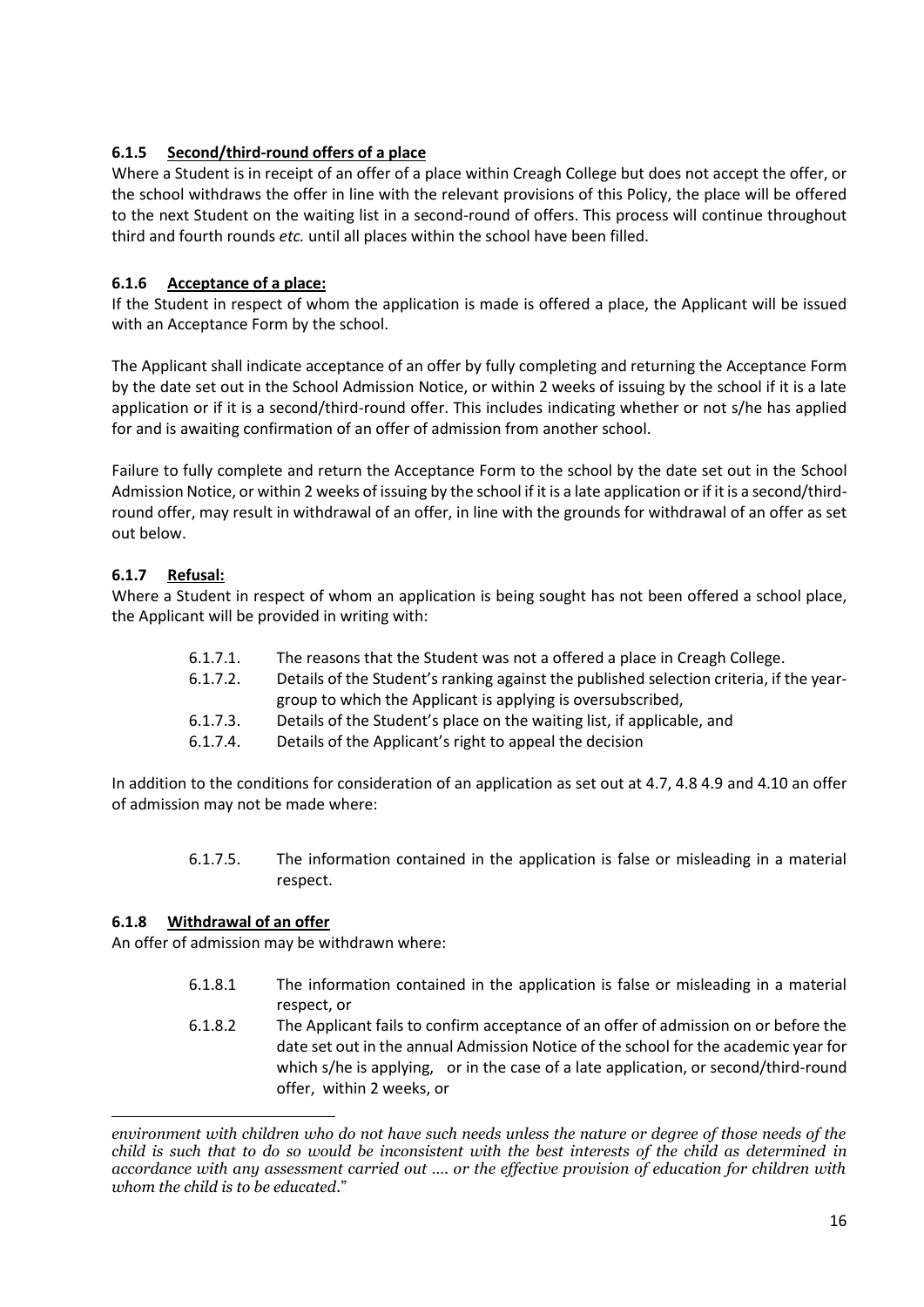- 6.1.8.3 An Applicant has not indicated:
	- (i) whether or not s/he has applied for and is awaiting confirmation of an offer from another school(s) and if so, the details of the school(s); and
	- (ii) whether or not or s/he has accepted an offer of admission from another school(s) and if so, the details of the offer(s). or
- 6.1.8.4 An applicant has withheld such information as may have given cause for a refusal of a place under section 6.1.7.5

If an offer of a place is withdrawn by the school, the Student on whose behalf the application was made shall lose his/her place on the admission list or waiting list for that academic year and any subsequent applications for the same academic year on behalf of that Student shall be treated as a late application in line with section 6.1.4 above.

## **6.2 APPEALS (OTHER THAN FIRST-YEAR)**

#### **6.2.1 Appeal where refusal was due to oversubscription:**

An Applicant who was refused admission because the school is oversubscribed and who wishes to appeal this decision must submit his/her appeal in writing, via a Section 29 Appeal Application Form, available from the school office and on the school's website, for it to be reviewed by the board of management of Creagh College at Carnew Road, Gorey, Co. Wexford, Y25 V6Y9, Tel: 0539484035, Email: [creaghcollege@wwetb.ie](mailto:creaghcollege@wwetb.ie) . Such an appeal must be brought within fourteen calendar days of receipt by the Applicant of the school's decision to refuse to admit. However, if a different time period for the bringing of such an appeal is specified by the Minister for Education and Skills after the publication of this Policy, same shall apply instead.

If an Applicant is not satisfied with the decision of the board of management, or the board of management is not in a position to review the decision to refuse admission, the Applicant may apply to bring an appeal to an appeals committee established by the Minister for Education and Skills under section 29A of the Education Act 1998.

#### **6.2.2 Appeal where refusal was for a reason other than oversubscription:**

An Applicant who was refused admission to Creagh College for a reason other than the school being oversubscribed and who wishes to appeal this decision may choose to put his/her appeal in writing, via a Section 29 Appeal Application Form, available from the school office and on the school's website, for it to be reviewed by the board of management of Creagh College. Such an appeal must be brought within fourteen calendar days of receipt by the Applicant of the school's decision to refuse to admit. However, if a different time period for the bringing of such an appeal is specified by the Minister for Education and Skills after the publication of this Policy, same shall apply instead.

Alternatively, s/he may choose to apply to bring an appeal to an appeals committee established by the Minister for Education and Skills under section 29A of the Education Act 1998.

If an Applicant who chooses to appeal to the board of management is not satisfied with the decision of the board of management, the Applicant may also apply to bring an appeal to an appeals committee established by the Minister for Education and Skills under section 29A of the Education Act 1998.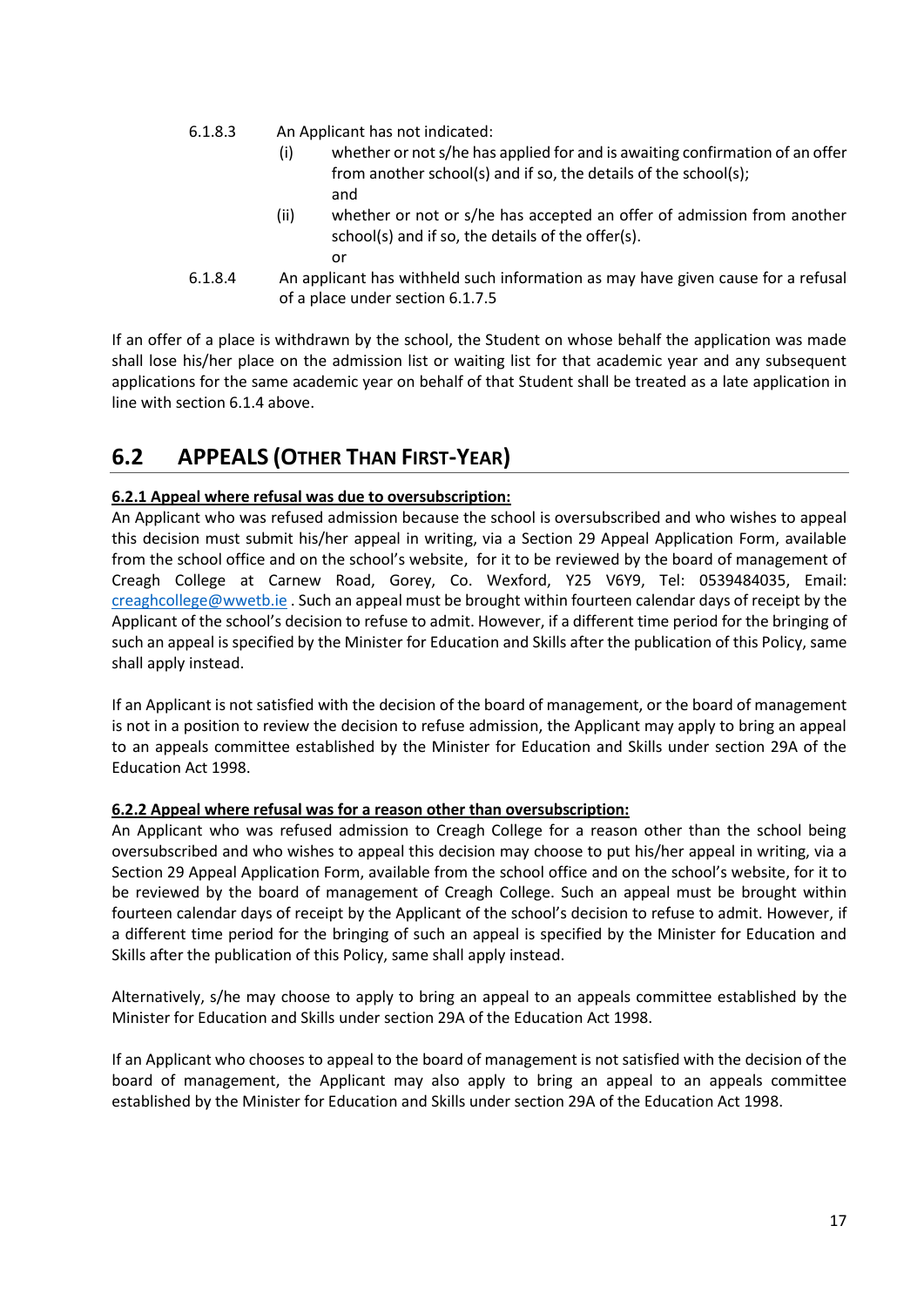#### **6.2.3 Basis for appeal:**

As required by section 29C(2) of the Education Act 1998, an application to appeal must be based on the implementation of this Admission Policy, the content of the school's Admission Notice and also set out the grounds of the request to appeal the decision.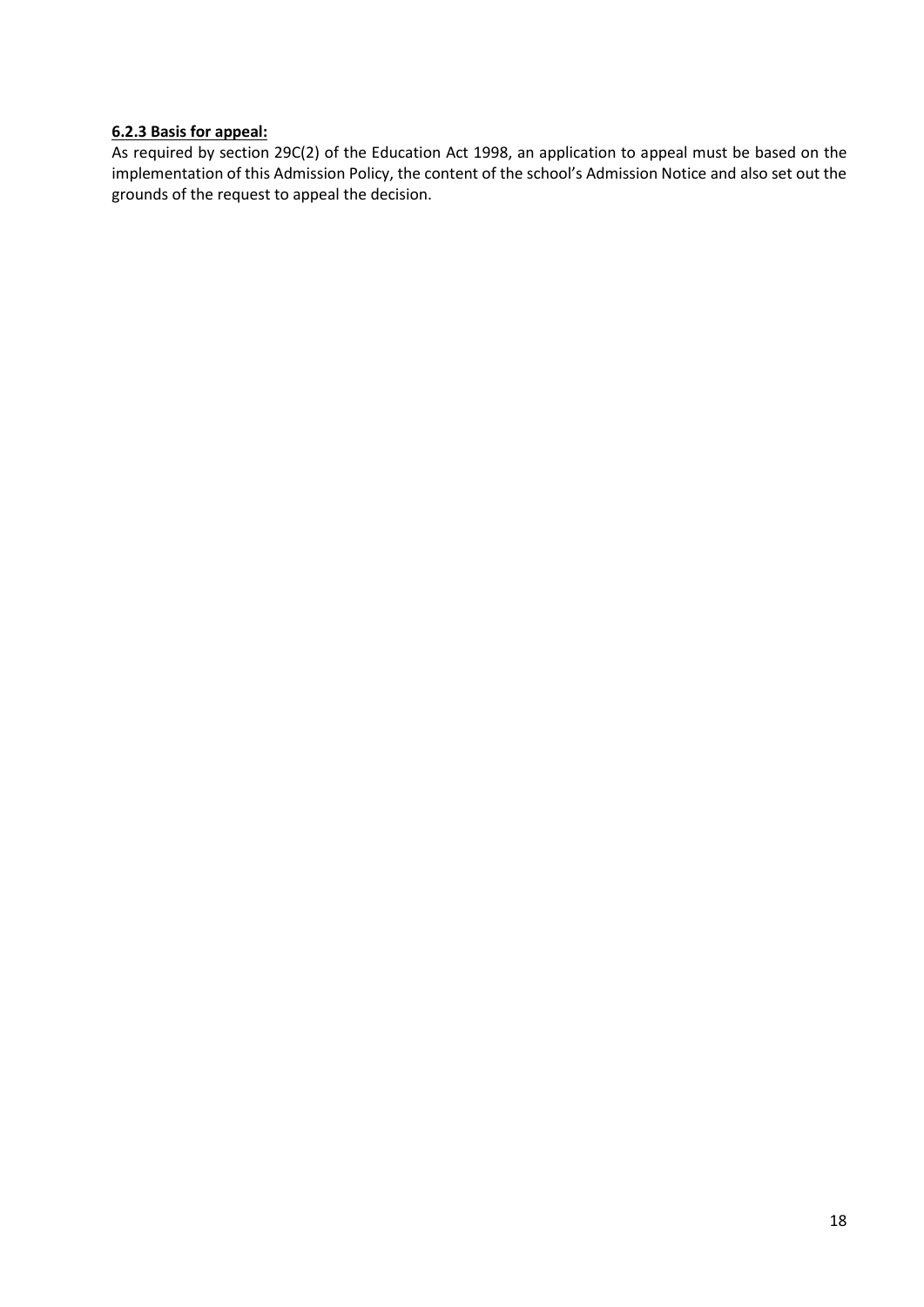### **7**. **APPLICATION TO THE SPECIAL CLASS**

- 7.1.1. Oversubscription
- 7.1.2. Selection criteria in order of priority
- 7.1.3. Selection process
- 7.1.4. Late Applications
- 7.1.5. Second/third-round offers of a place
- 7.1.6. Acceptance of a place
- 7.1.7. Refusal
- 7.1.8. Withdrawal of an offer

#### **2. Appeals**

- 7.2.1. Appeal where refusal was due to oversubscription
- 7.2.2. Appeal where refusal was for a reason other than oversubscription
- 7.2.3. Basis for appeal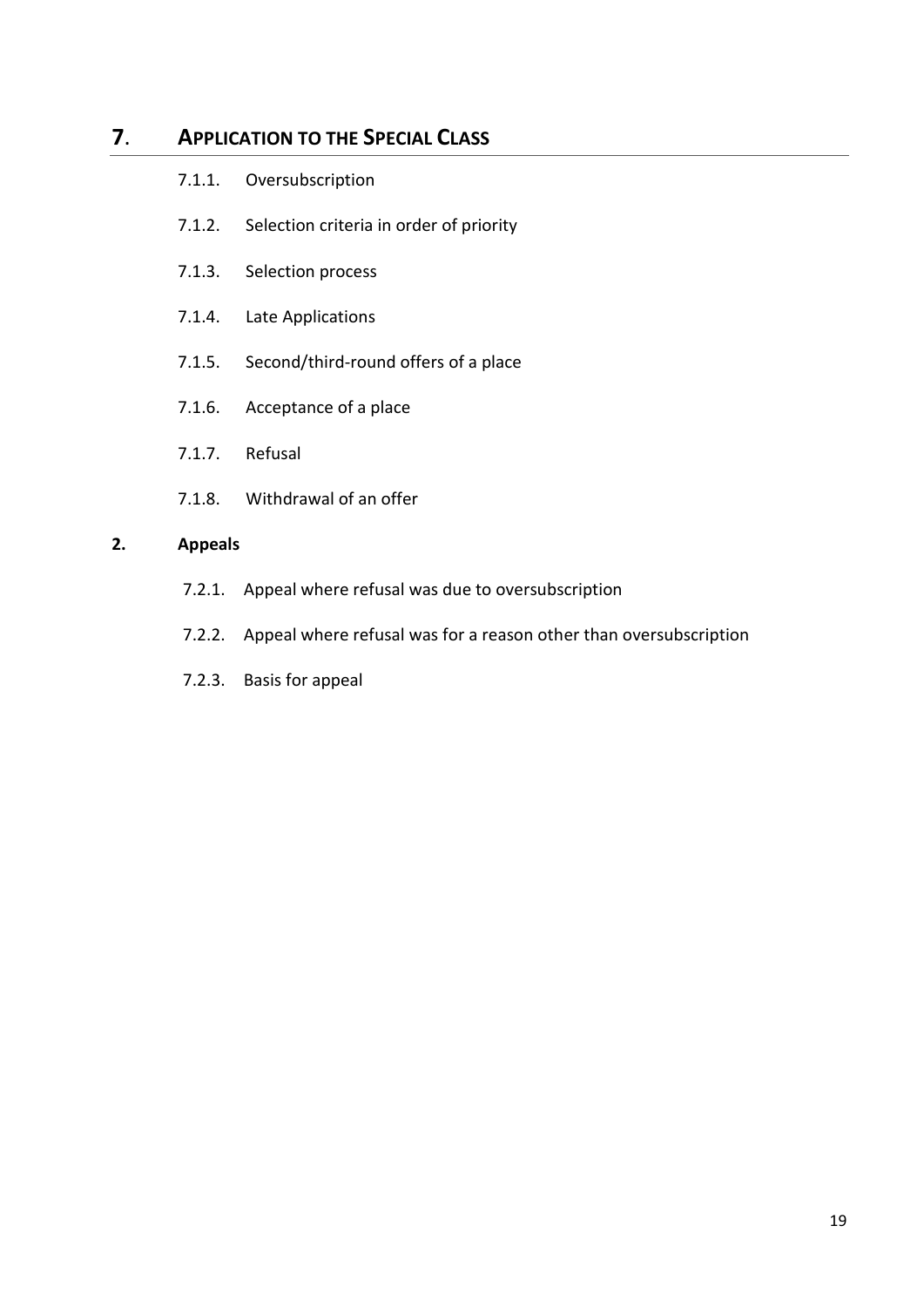## **7.1 ADMISSION PROVISIONS FOR THE SPECIAL CLASS(ES)**

Creagh College has been sanctioned for 1 Special Classes with a maximum overall enrolment of 6 students, established to cater for the special educational needs of Students with Autism/Autistic Spectrum Disorder (ASD).

Only applications in respect of Students whose needs fall within the category of special educational needs provided for by the Special Class will be considered (see below). In this respect, the school requires that such needs of the Student be verified in a Relevant Report<sup>4</sup> which has been prepared within the 24 months immediately preceding the Student's application to the Special Class.

Where the Special Class in Creagh College is not oversubscribed, all Students whose needs fall within the category of special educational needs provided for by the Special Class will be offered a place in the Special Class, subject to sections 4.7, 4.8, 4.9 and 4.10.

For clarity, it is possible to seek admission to both the Special Class and the mainstream Year group and be offered a place in either both the Special Class and the mainstream Year Group or the mainstream Year group only. It is not possible to be offered a place in the Special Class only.

Where the Special Class in Creagh College is not oversubscribed, all Students whose needs fall within the category of special educational needs provided for by the Special Class will be offered a place in the Special Class, subject to sections 4.7, 4.8, 4.9 and 4.10.

#### **7.1.1 Oversubscription:**

When the number of applications exceeds the number of places available, the published selection criteria as set out at section 7.1.2 below will apply and a waiting list shall be compiled which shall remain valid only for the school year in respect of which the applications are made. Where Creagh College is in a position to offer further school places that become available in the Special Class for and during that academic year, places will be offered in accordance with the order of priority in which Students have been placed on the waiting list.

Where an application is made on behalf of a Student for both the Special Class and a mainstream year group, and his/her application for one but not both is successful, s/he will remain in the same position on the waiting list for the group to which s/he was not successful, regardless of whether the Applicant accepts the place in the group to which the Student was successful.

For the avoidance of doubt, if a Student does not receive a place in the Special Class for a given academic year, but s/he wishes to be considered for admission to the Special Class in the following academic year, a new application must be made on behalf of that Student during the dates specified by the school as being the period when it will accept applications made to the Special Class.

If a transfer Student is offered a place in the Special Class from the waiting list, the offer is subject to there being a place available in the relevant year group for that Student. If there is not a place available in the relevant year group, the next person on the waiting list for the Special Class will be considered for the place in question but this will not change the initial Student's place on the waiting list for the Special Class for the remainder of that school year, i.e. if another place subsequently became available in the Special Class during that school year, the initial Student at the top of the waiting list would be considered first, but again subject to there being a place in the relevant year group for that Student.

<sup>4</sup> *Please read details regarding the 'Relevant Report' in Glossary of Terms in Part A of this policy.*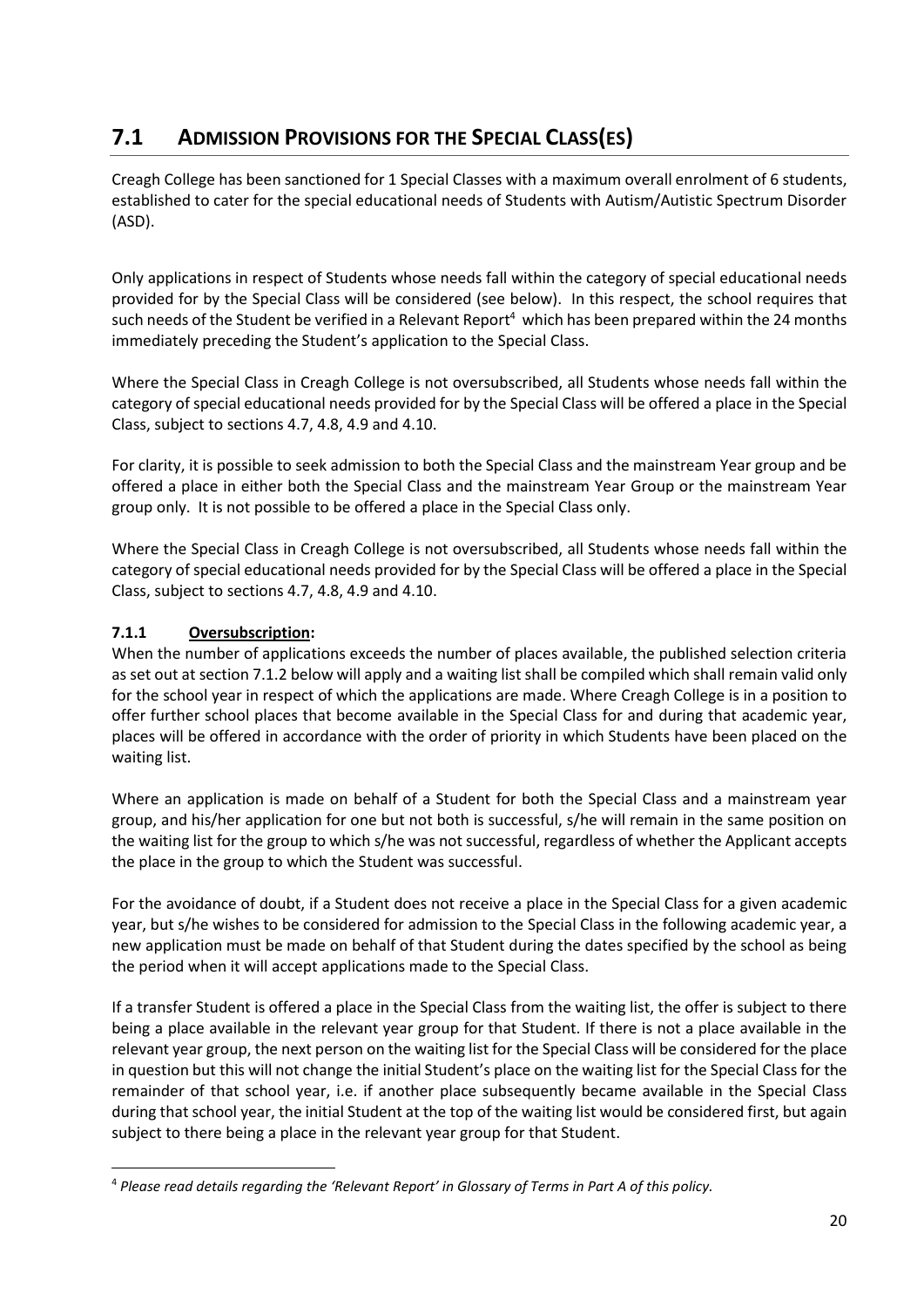For clarity, even if a place becomes available in a given mainstream year group, if there is a waiting list for that year group, the Students on that list have first refusal at the place in the year group irrespective of any matters relating to the Special Class.

Where the school is oversubscribed, any selection criteria that are not included in this Admission Policy shall not be considered in determining whether or not a Student is admitted to the school.

#### **7.1.2 Selection criteria in order of priority:**

Applications to the Special Class will only be considered if the Student's needs fall within the specified category of special educational needs provided for by this class. Subject to this requirement, in the event of oversubscription, the following criteria for admission to the Special Class will apply:

- 7.1.2.1 If the student has a sibling(s) currently enrolled in the school;
- 7.1.2.2 If the student has siblings who were previously enrolled in the school;
- 7.1.2.3 If the student is the son/daughter of a staff member employed at Creagh College;
- 7.1.2.4 If the student resides in the catchment area;

#### **7.1.3 Selection process:**

Creagh College will apply the selection process as follows:

Having met the criteria for admission to the Special Class, applications are considered against the published selection criteria. Places will be offered in the first instance to those who meet the first criterion. Subsequently, where the school still has places available the remaining Applicants are considered against the second criterion and those Applicants who meet this criterion will be offered a place within the Special Class. This process is continuously carried out until all available places have been offered and accepted.

Where two or more applications are tied in the foregoing selection process, Creagh College will apply a random lottery to assign any available places in the Special Class, or on the waiting list, to those applications.

N.B. The number of places available in a year group is subject to reduction in the event that a placement(s) in the Special Class is/are given to Student(s) from that year group, i.e. the selection process for the Special Class will be completed before the selection process for the mainstream year group and the number of Students who are offered a place in the Special Class will be the number by which the places in the relevant mainstream year group(s) are reduced.<sup>5</sup>

#### **7.1.4 Late applications:**

An application received by Creagh College after the closing date published by Creagh College, and set out in the Admission Notice, is considered a late application for the purposes of this Admission Policy.

Where Creagh College is oversubscribed and receives a late application for admission, that application will receive a place on the waiting list beneath Applicants whose applications were received by the school before the closing date for applications. Such late applications will be placed on the waiting list in

<sup>5</sup> This approach is based on section 2 of the Education for Persons with Special Educational Needs (EPSEN) Act 2004, which requires that: "*A child with special educational needs shall be educated in an inclusive environment with children who do not have such needs unless the nature or degree of those needs of the child is such that to do so would be inconsistent with the best interests of the child as determined in accordance with any assessment carried out …. or the effective provision of education for children with whom the child is to be educated*."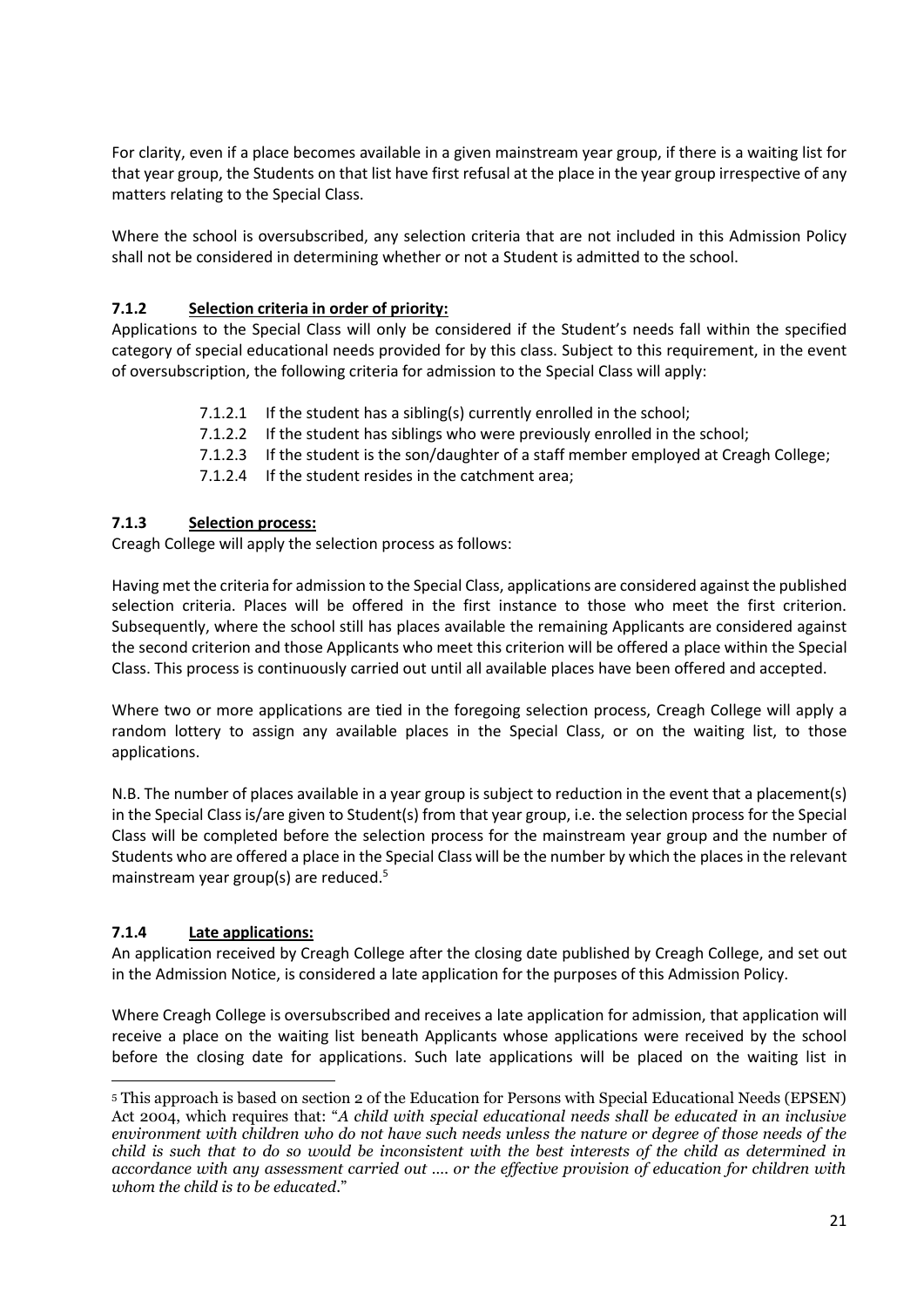accordance with the date and time they were received by the school and subsequently the school's selection criteria will be applied in accordance with this Admission Policy.

Where Creagh College is not oversubscribed and it receives a late application, the Student seeking admission will receive an offer of a place within Creagh College, subject to sections 4.7, 4.8, 4.9 and 4.10. and the same process as applies to Applicants whose applications were received before the closing date will be applied *i.e.* an Acceptance Form will be issued to the Applicant for completion and return to the school within 2 weeks of issue*.* 

#### **7.1.5 Second/third-round offers of a place**

Where a Student is in receipt of an offer of a place within Creagh College but does not accept the offer, or the school withdraws the offer in line with the relevant provisions of this Policy, the place will be offered to the next Student on the waiting list in a second-round of offers. This process will continue throughout third and fourth rounds *etc.* until all places within the Special Class have been filled.

#### **7.1.6 Acceptance of a place:**

If the Student in respect of whom the application is made is offered a place, the Applicant will be issued with an Acceptance Form by the school.

The Applicant shall indicate acceptance of an offer by fully completing and returning the Acceptance Form by the date set out in the School Admission Notice, or within 2 weeks of issuing by the school if it is a late application or if it is a second/third-round offer. This includes indicating whether or not s/he has applied for and is awaiting confirmation of an offer of admission from another school.

Failure to fully complete and return the Acceptance Form to the school by the date set out in the school's Admission Notice, or within 2 weeks of issuing by the school if it is a late application or if it is a second/thirdround offer, may result in withdrawal of an offer, in line with the grounds for withdrawal of an offer as set out below.

#### **7.1.7 Refusal:**

Where a Student in respect of whom an application is being sought has not been offered a school place, the Applicant will be provided in writing with:

- 7.1.7.1 The reasons that the Student was not a offered a place in Creagh College;
- 7.1.7.2 Details of the Student's ranking against the published selection criteria, if the yeargroup to which the applicant is applying is oversubscribed;
- 7.1.7.3 Details of the Student's place on the waiting list, if applicable; and
- 7.1.7.4 Details of the Applicant's right to appeal the decision

In addition to the conditions for consideration of an application as set out at 4.7, 4.8, 4.9 and 4.10. an offer of admission may not be made where:

> 7.1.7.5 The information contained in the application is false or misleading in a material respect.

#### **7.1.8 Withdrawal of an offer**

An offer of admission may be withdrawn where:

7.1.8.1. The NCSE subsequently do not approve the placement of the Student in a Special Class for the specified category of special educational needs provided for by this class, or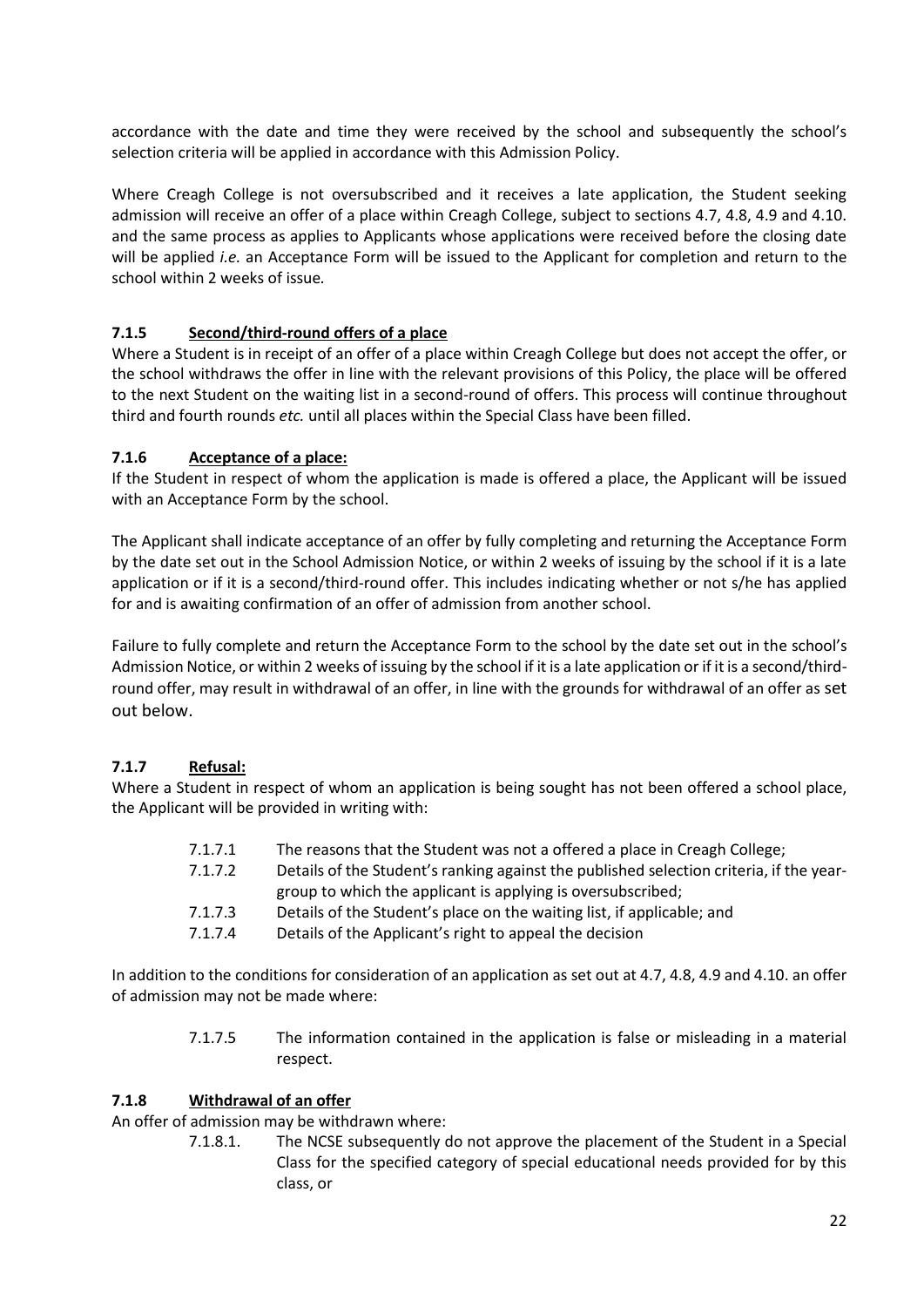- 7.1.8.2. The information contained in the application is false or misleading in a material respect, or
- 7.1.8.3. The Applicant fails to confirm acceptance of an offer of admission on or before the date set out in the annual Admission Notice of the school for the academic year for which s/he is applying, or in the case of a late application, or second/third-round offer, within 2 weeks, or
- 7.1.8.4. An Applicant has not indicated:
	- (i) whether or not s/he has applied for and is awaiting confirmation of an offer from another school(s) and if so, the details of the school(s); and
	- (ii) whether or not or s/he has accepted an offer of admission from another school(s) and if so, the details of the offer(s).

If an offer of a place is withdrawn by the school, the Student on whose behalf the application was made shall lose his/her place on the admission list or waiting list for that academic year and any subsequent applications for the same academic year on behalf of that Student shall be treated as a late application in line with section 7.1.4 above.